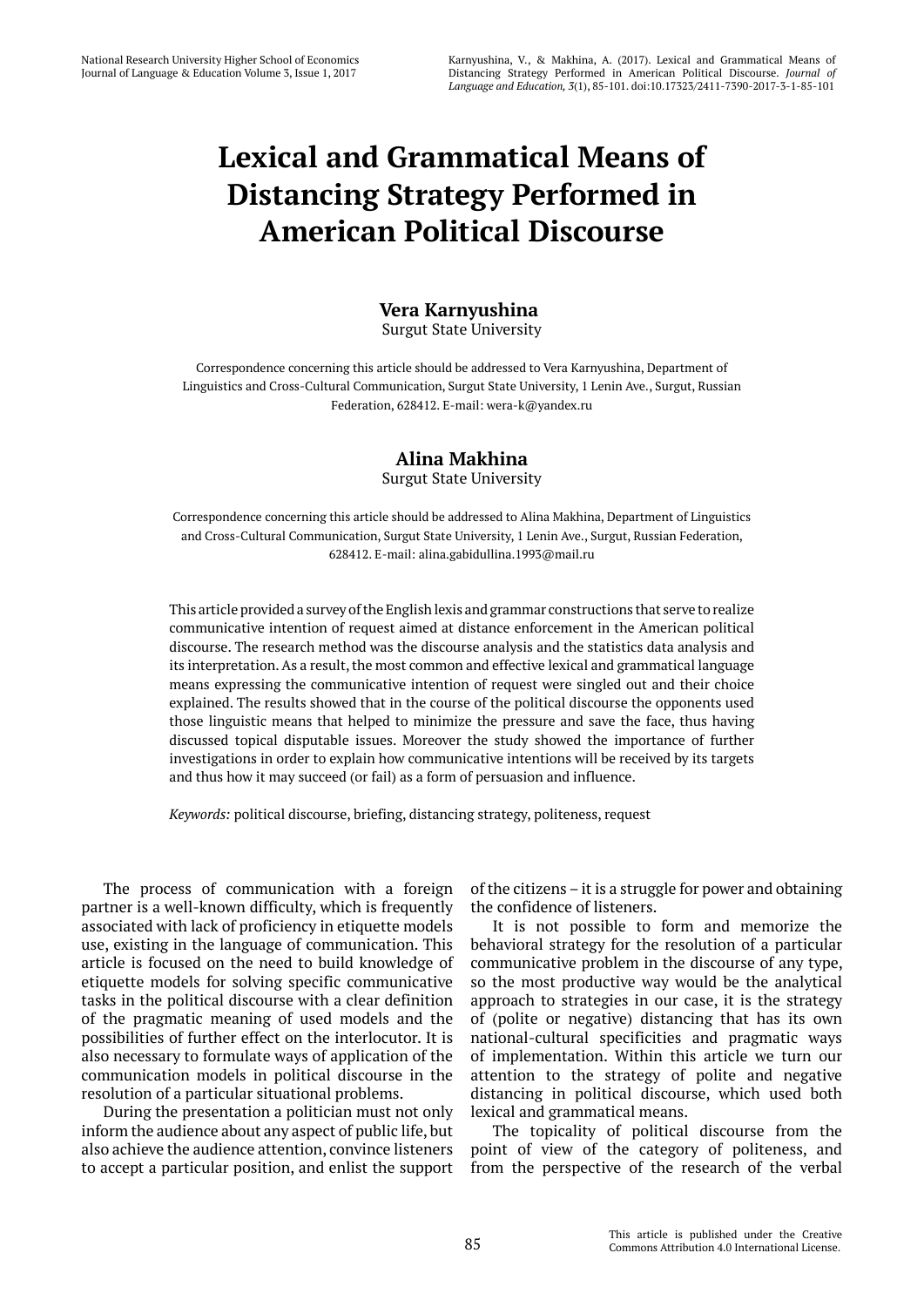implementation of distancing strategies is defined by the fact that in modern society the importance of political communication and the study of political discourse is one of the most rapidly developing areas of communicative linguistics.

Polite verbal behavior, as noted by V.M. Glushak, "is based on speech rules observance" and can be "distancing in case of asymmetrical interaction in the context of various social and hierarchical status of participants" (Glushak, 2009). In order to follow these speech rules speakers use various distancing strategies.

 Speech strategies are seen as a complex of the following communicative intentions:

- those aimed at supporting already existing relationships with the interlocutor;
- intentions aimed at distancing with an addressee;
- intentions aimed at solidarity with an addressee;
- intentions aimed at distancing enforcement with an addressee conditioned by communicative course of events;
- intentions aimed at solidarity enforcement with an addressee conditioned by communicative course of events (Larina, 2009).

Demonstrating solidarity and keeping distance is the essence of polite behavior. According to politeness theory every participant of a communicative event has their face which is not only the territory but mostly cognitive space.

A. P. Chudinov mentions distancing as a characteristic feature of the language of politics (Chudinov, 2008). This feature is realized with the distancing strategy.

The main goals of the distancing strategy are achieved by implementing the linguistic means of distancing: modal verbs, modal modifiers, subjunctive mood, interrogative constructions, passive voice and time shift (Larina, 2003).

The distancing strategies may be realized through special language means expressing the communicative intention of request. Due to this fact request obtains polite conventional form, which lets the interlocutor show respect to the cultural, linguistic and personal environment of the communicators (Karnyushina, 2010).

# **Materials and Methods**

#### **Political Discourse as Object of Linguistic Research**

Many studies devoted to the analysis of text and discourse are based on the attempts to give the distinctive characteristics of these two categories:

- 1. A category of discourse is regulated by the area of sociolinguistics, whereas text relates to linguistics (Kress, 1985, p. 30). Text is defined as a verbal presentation ("verbal writing") of a communicative event (Mikhalskaya, 1998, p. 432), and discourse as a text in the event-driven aspect, speech immersed in life (Arutyunova, 1990, p. 137), the functioning of a language in real-life communication, language assigned by the speaker (Benvenist, 1974, p. 296).
- 2. Text and discourse are connected by realization relations: discourse finds its expression in the text; according to G. Kress, a discourse occurs and can be detected in the text and through the text. At the same time, this relation is not unambiguous: any text can be an expression of realization of multiple, sometimes competing and contradictory discourses. Each specific text, as a rule, has the features of several varieties of discourse (Kress, 1985, p. 27).
- 3. Discourse and text are contrasted in the binary, "actuality / potentiality". Discourse is seen as a real speech event, as "the coherent text created in the speech" (Koneckaya, 1997, p. 106). Text is deprived of rigid attachment to real time, it is an abstract mental construct that is realized in the discourse (Schiffrin, 2001, p. 470).

A significant feature of discourse is its nondiscreteness, which is understood as the irreducibility of discourse to individual communicative events. The discourse is continual, having no time boundaries for the beginning and end – it is impossible to determine when one discourse has ended, and when another one has started. At the same time, of course, the discourse is discrete in the sense of dividedness – the units of dividedness and of discourse analysis are communicative course, remark, change, transaction (Makarov, 1998, p. 30). In this regard, the study of discourse is the most obvious method of investigating social phenomena; at the core of the discourse there is a certain structure of human experience. Fragments of reality find reflection in the discourse, when reality is an external situation, which is a substantial subject, topic of discussion and communicative environment or situation constituting the subject of interlocutors' environment in time and space during the process of language interaction.

Modern society is characterized by extreme politicization and increasingly growing interest of the general population is directed to the language of politicians, to their speech behavior. Due to the wide spread of media, the most open and accessible form of political process is the political dialogue, so the language of politics is of great interest not only among professional politicians, but also among researchers of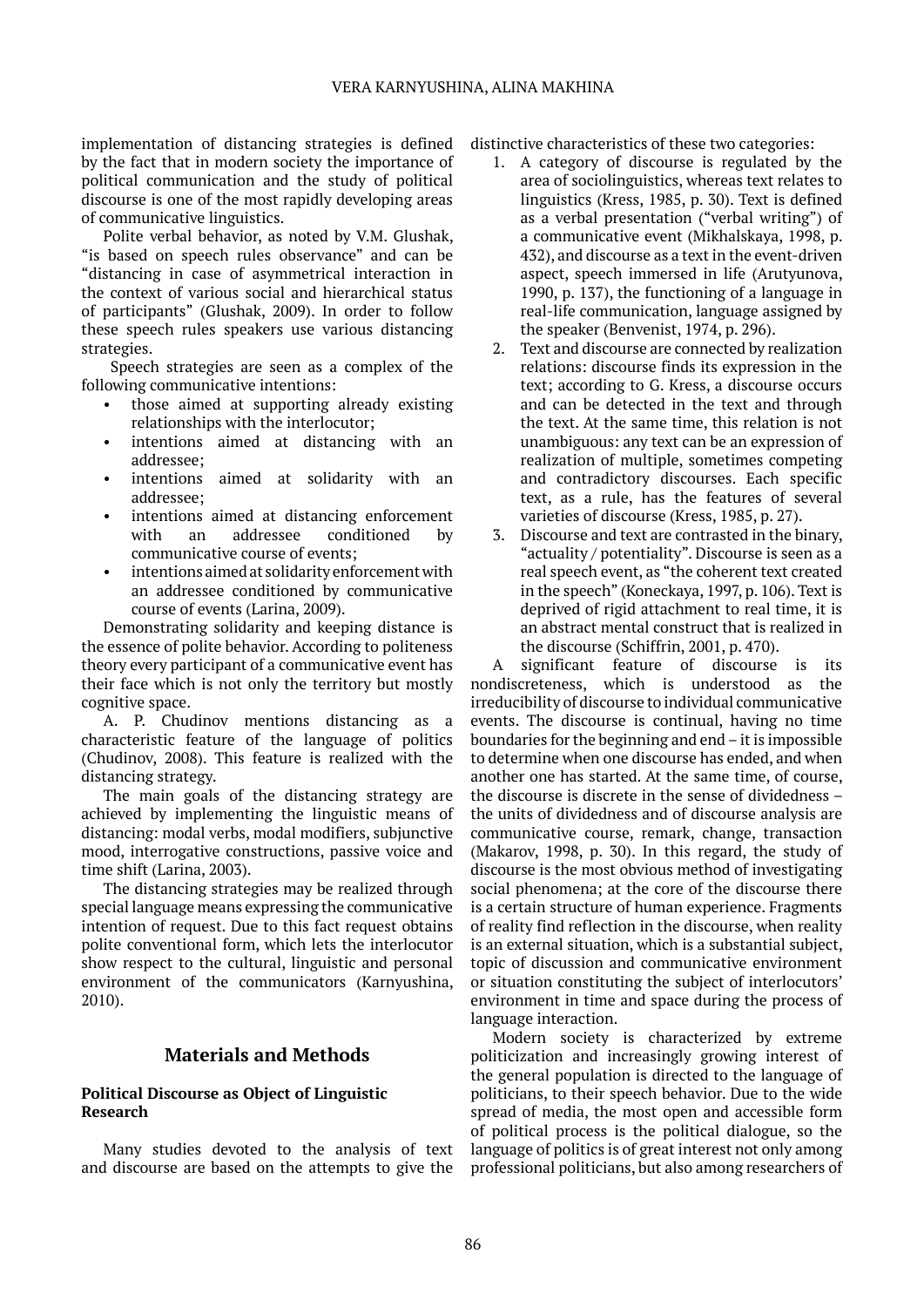language.

Political processes are carried out on the basis of the accumulated mental material and actively influence on society, speeding up or slowing its development. Politics is born, develops in society, in the process of human activity. By its nature politics is reflected in the language, as society and social life cannot exist without language (Grushevskaya, 2002, p. 13). Thus, "language is a particular extremely important component of policy: perception of political realities is formed with the help of means and figurativeness of language" (Gorbacheva, 2007, p. 143). Language serves the policy as its main tool, i.e. political communication is based on language system (Litovchenko, 2003, p. 3).

A feature of political language (according to E. I. Sheygal, as well as other researchers) is its availability to understanding by practically all members of the language community as a result of despecialization of political terms (Sheygal, 2000, p. 20). It means that not only professional politicians, but also the people who do not have politological education can speak language of policy.

As characteristic features of political language A.P. Chudinov highlights the semantic ambiguity (politicians often prefer to express their opinions in the most generalized form), phantom (many signs of political language have no real denotation), irrationality (reliance on the subconscious), esoteric feature (the true meaning of many political statements is understandable only to the elite), distancing and theatricality (Chudinov, 2008, p. 20).

Language personality can be described from the standpoint of linguistic consciousness and verbal behavior, i.e. from the standpoint of linguistic conceptology and discourse theory. The concept of language personality gets the particular interest and a visual manifestation in the political discourse because it is the most influential concept on the public consciousness and is widely distributed in mass communication (Shapochkin, 2012, p. 84). According to A. P. Chudinov, the term 'political discourse' has a composite structure with plenty of elements that provide a multi-level structure of this concept and bring a certain difficulty in the description and interpretation (Chudinov, 2001, p. 50).

A system of attitudes, beliefs, opinions and knowledge of the recipient is of particular importance in the political discourse. Therefore, a special role is played by such strategy. The speaker differentiates between assertions of knowledge and opinion: first, the facts matter, then there is a turn to conclusions, and finally interpretations are spotted. The aim of the speaker is to convince, give evidence of positive or negative development of the situation. The existence of the real world is objective reality, that is, the real world acts as a criterion of the truth of propositions. The truth or falsity of indicative statements is determined by the complex representations of the addressee about the real world and his communication willingness to agree with the speaker. Therefore, if the addressee has knowledge contrary expressed by the proposition, then the truth of the statements may be subject to question. This moment is significant for political discourse. The effectiveness of oral speech, obviously, will also be determined on the basis of what evidence leads the speaker to prove personal point of view, and how true is the contained information.

From the standpoint of politeness category political discourse research, namely its distancing strategies verbal realization aspect, is topical today due to the growing significance of political communication in society. Therefore, political discourse research is one of the progressing trends in communicative linguistics. The problems of political discourse study were discussed in the works of A. N. Baranov, A. P. Chudinov, E. I. Sheygal, V. N. Bazylev, P. B. Parshin, O. L. Mikhalyova and others.

The following definition is taken as a basis for our research: political discourse is a corpus of all speech acts used in political discussions as well as public politics regulations formed by tradition and experience. The most important goal of the political discourse is power race (Baranov, 1997).

E. I. Sheygal figured out the following main functions of political discourse (Sheygal, 2004, p. 15):

- integration and differentiation of group agents of policy;
- agonistic function and harmonization of relations of participants of political process;
- action function (in politics "to speak" means "to do");
- interpretation function (creation of "language" reality" of the field of policy);
- supervisory and regulatory functions (manipulation of consciousness and control over the actions of politicians and the electorate).

Political discourse almost always has a pragmatic basis, that is, focused on achieving certain goals. The speech of the politician is directed to affect the addressee.

The task of political discourse analysis is primarily to investigate the relationship between linguistic and political behavior. The syntax and lexis in the discourse are interesting as means of expression of complex meanings by the speaker. The conduction of discourse analysis is focused on separate words and expressions as the subject of study, as they embody the values that are decoded and interpreted by the listener, due to the correlation with life values and beliefs (Maximov, 2006, p. 51).

The intention of the struggle for power is a specific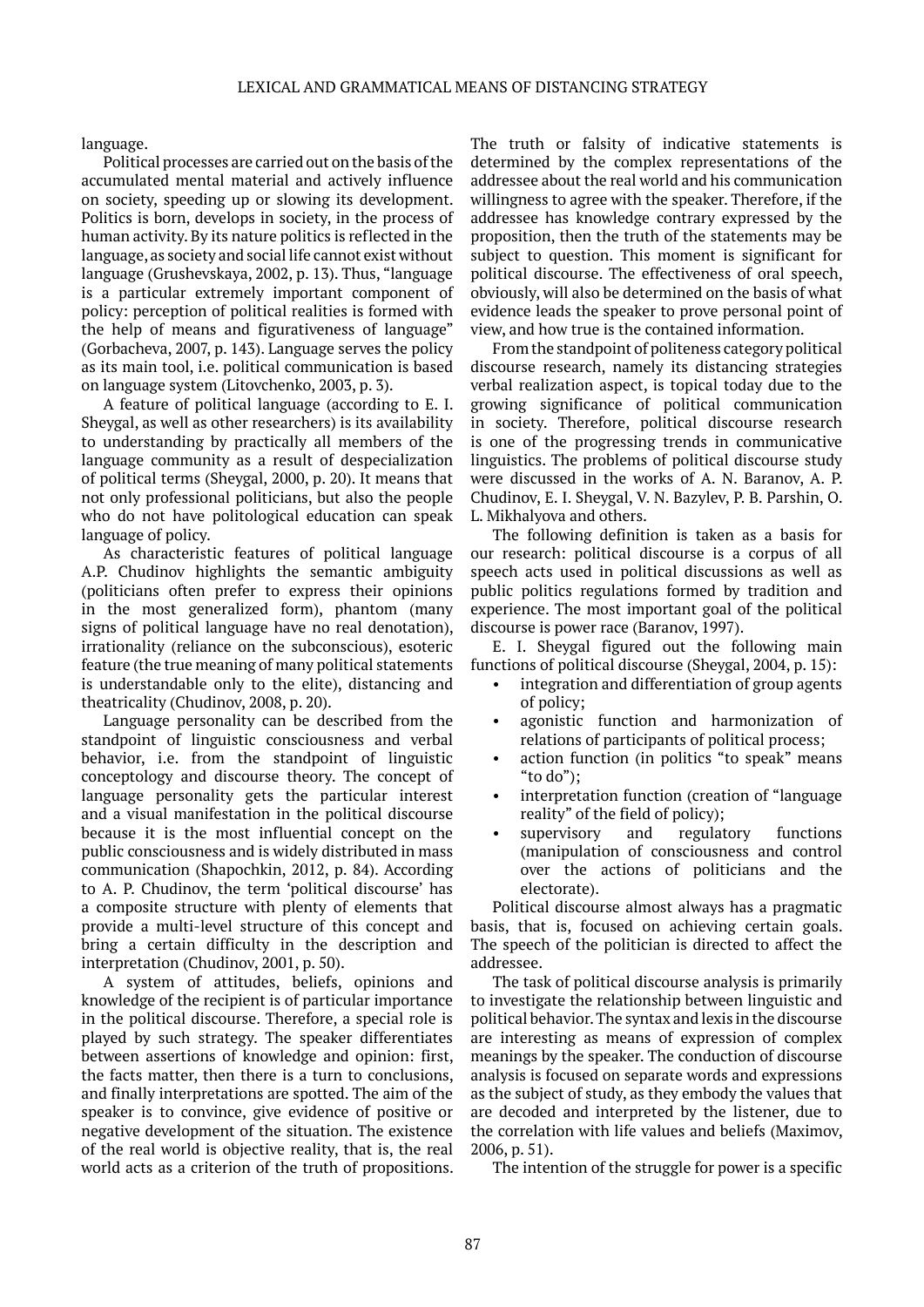feature of political discourse, presented in such genres as campaign speech, debates, discussion, political interviews, and briefings which are the central object of consideration in our research. Briefings aim at covering the topical issues and events of the country as well as expressing attitudes about some issues. It usually lasts for 30 minutes; during a briefing a politician is trying to answer questions on a particular topic expresses his point trying to convey it to his voters as well as his ideas, all is done to influence the public. Therefore, a briefing can be considered an instrument for a politician even if it does not always help to achieve the goal set (Rusakova, 2004).

So, summing up, different approaches to the study of the concept of discourse are noted, as the essence of discourse can be subdivided into many different types that attract the attention of researchers. Political discourse is the totality of all speech acts used in political discussions, as well as rules of public policy, "consecrated by tradition and proven by experience" (Baranov, 1997, p. 88). This is a special sign system of any national language, designed for political communication.

#### **Distancing Strategy as a Phenomenon of Language Communication**

As a characteristic sign of the language of policy A. P. Chudinov highlights the dissociation (Chudinov 2008, p. 20). This characteristic is achieved through the implementation of distancing strategy.

Strategy in its broad sense is a common, nondetailed way to achieve challenging goals covering a long period of time. There is another meaning for a strategy as a model of behavior.

A verbal strategy refers to the situationally determined system due to the gradual actions of the communicant, which has a specific purpose, intentions for your partner in communication, which are implemented by a particular tactic or set of tactics (Glushak, 2010, p. 28).

In "The Category of Politeness and Communication Style" T. Larina gives the following definition of verbal strategies as "a complex of the speech act aimed at achieving communicative goals" (Larina, 2009, p. 169).

Verbal strategies can be based on one of the following complexes of intentions:

- Intentions to maintain the existing relationship with the recipient;
- Intentions to distancing from the recipient;
- Intentions to rapprochement with the recipient;
- Intentions to enhance the distance with the addressee due to the course of communication;
- Intentions to strengthen convergence with the addressee, due to the course of communication.

In scientific literature many attempts to systematize the strategies of politeness in two subtypes are described. According to tradition, ascending to the work by P. Brown and S. Levinson "Politeness: some universals in language usage" (1987), and supported by some Russian researchers (R. Rathmayr, E. Zemskaya, and N. Formanovskaya), there are two kinds of politeness: 'negative' and 'positive' politeness, determined by two main desires: by the desire not to experience interference in personal actions and by the desire to obtain approval. These desires determine the overall behavioral strategies to mitigate threats to the self-esteem of a person.

'Positive' politeness serves to strengthen the positive image of the interlocutor: the speaker expresses his sympathy and solidarity with the addressee. The manifestation of attention, compliments, creating an atmosphere of intra-group identity, the desire to avoid controversy are the examples of 'positive' politeness.

'Negative' politeness serves to preserve the independence of the individual, and the necessity of the inviolability of individual territory and borders. It presupposes the existence of social distance and awkwardness in communication. Restraint, formality and an expression of respect are examples of 'negative' politeness (Brown & Levinson, 1978, pp. 135-137; Holmes, 1995, p. 154).

'Positive' and 'negative' politeness reveal the basic mechanism of human relations based on opposite actions committed by communicants in the process of communication: closeness and distance. It is necessary to bring closer the interlocutor and to reduce the separating distance when coming into contact and trying to support it further. For this purpose, the strategies of positive politeness are used. At the same time it is impossible to come nearer or too close; the partners resort to distancing strategies to demonstrate mutual respect for the independence. In other words, politeness is the maintenance of a balance between demonstration of solidarity and distancing of relations.

Rapprochement and distancing can be called hyperstrategies of courtesy used to achieve the most common communicative goals, which define these two types of politeness. Each of them in turn, is achieved by means of a system of more specific strategies, some of which it would be better to call tactics, as they represent one private action that contribute to the implementation of a more general strategy.

Different types of strategies are associated with different speech acts. The strategies of 'positive' politeness, which are aimed at bringing interlocutors together, a demonstration of mutual sympathy, are associated primarily with expressive units which main function is to express the speaker's relationship to the events (greeting, gratitude, assess, compliment, etc.).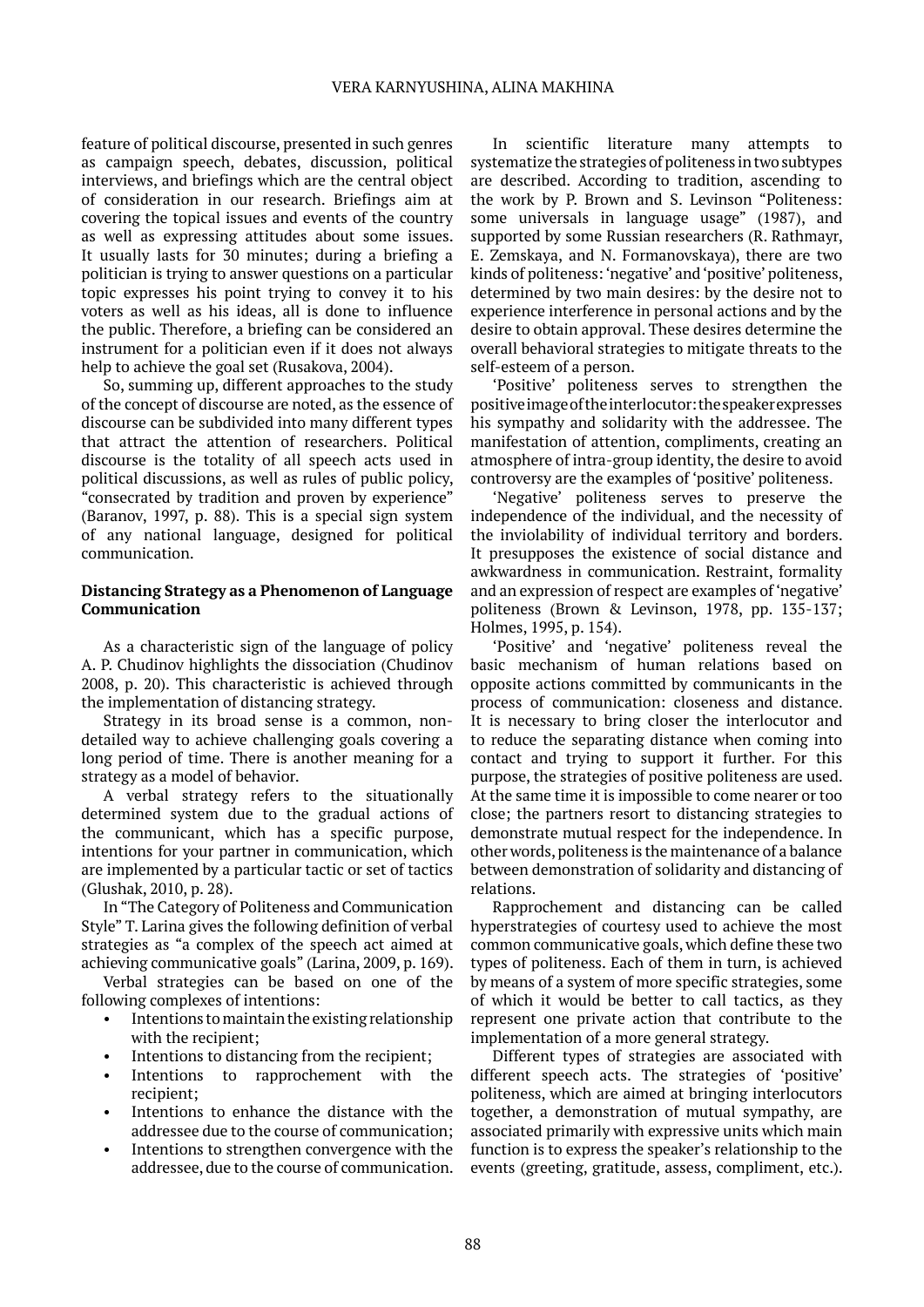The strategy of 'negative' politeness, which main goal is a demonstration of respect for personal autonomy of the recipient, associated with directive speech acts in which the speaker has the communicative pressure on the interlocutor.

The basic language means to implement the distancing strategy are:

- modal verbs (a large number of modal verbs, which available to the English language, allows to convey a variety of shades of meaning of the modals, thereby to convey different degrees of politeness);
- modal modifiers (units of subjective modality). Markers of modality can perform the function of downgrading, and upgrading. To implement the distancing strategies mainly downgraders are involved;
- the subjunctive mood (the verb in the subjunctive mood expresses assumption and hypothesis on the part of the speaker, which are absent in the indicative verbs, and thus can reduce the directness of the statement. In a motivation situation the recipient is given a great choice, and the speaker at the same time expresses a fraction of a doubt in the ability or desire of the addressee to perform the action: *If you could very kindly leave a note on his door to explain this. Thanks.* Subjunctive is widely used in the statements that contain request. The questions with *could/would* sound more polite than *can /will-questions*, as they express even a greater share of doubts about the ability or desire of the addressee to perform an action, with the result that he is given even a greater choice, which reduces the impact on it);
- interrogative structures (may express doubts of communicant, thereby reducing the pressure upon him);
- the passive voice (the passive voice allows to represent the expected action from the side of recipient not as a duty, but as a general rule, which is another strategy of distancing. Due to this, the speaker avoids any direct pressure upon the addressee, necessity and prohibition are transmitted mostly in indirect way);
- shift of time plan (the use of past or future tense instead of the present makes the statement less direct. There is a gap between the action named in the statement and reality. That is the communicative frame "I-you-here-now" is disturbed. As a result, the intention of the speaker seems to have lost its relevance, and the caused action is obligation of execution) (Larina, 2003, pp. 190-192).

P. Brown and S. Levinson call 'negative' politeness "*heart of respective behavior"* (Brown, Levinson, 1987, p. 129). It is a well-developed set of conventional strategies to demonstrate to the communicant the recognition of independence, personal autonomy, to assure the absence of intentions on the part of the speaker to violate existing borders between him and the addressee, and if necessary, to minimize an imposition or the impact on the addressee in case of assassination on the freedom.

Therefore, the ways of keeping the distance are quite numerous and can be expressed by both lexical or grammatical means. The most important part of the distancing strategy is 'negative' politeness, as it is the foundation of respectful behavior. 'Negative' politeness is achieved in various ways, such as indirect expression, giving to the listener the opportunity not to perform an action, evasiveness in case of questions. It is important to maintain harmonious and equitable social relations, despite the need to transmit messages that would impair the dignity of the interlocutor.

## **Method**

The article represents a part of the materials collected by continuous sampling from January to April 2015. The total of 368 examples from 8 briefings published on the US Department of State was studied. The total length of all briefings is 5 hours and 40 minutes which makes up a transcript of 236 pages. The United States Department of State is an executive department in the US government functioning as the Ministry of Foreign Affairs headed by US Secretary of State.

This research includes the US Department of State briefings run by Marie Harf. Marie Harf was an official representative of the US Department of State, former official representative of CIA, took part in Barack Obama's election campaign in 2012.

Briefings under discussion were thoroughly studied in order to find and analyze all the examples of verbal distancing strategies realization. As a result all the examples were grouped according to their grammar structure and lexis usage. Afterwards the results were provided with their statistics shown in the form of diagram.

The variety of methodological approaches suggests that the political discourse cannot be considered in without taking into account the interpenetration of separate discourse elements. As research method we have selected the elements of discourse analysis by T. van Dijk, M. L. Makarov and H. Rehbock.

The analysis of the pragmatic context involves introspection from the listener, which must have a clear understanding of the nature of their activities, as well as be aware of their knowledge, desires, relationships, emotions. In addition to the information extracted from the pragmatic context, the text itself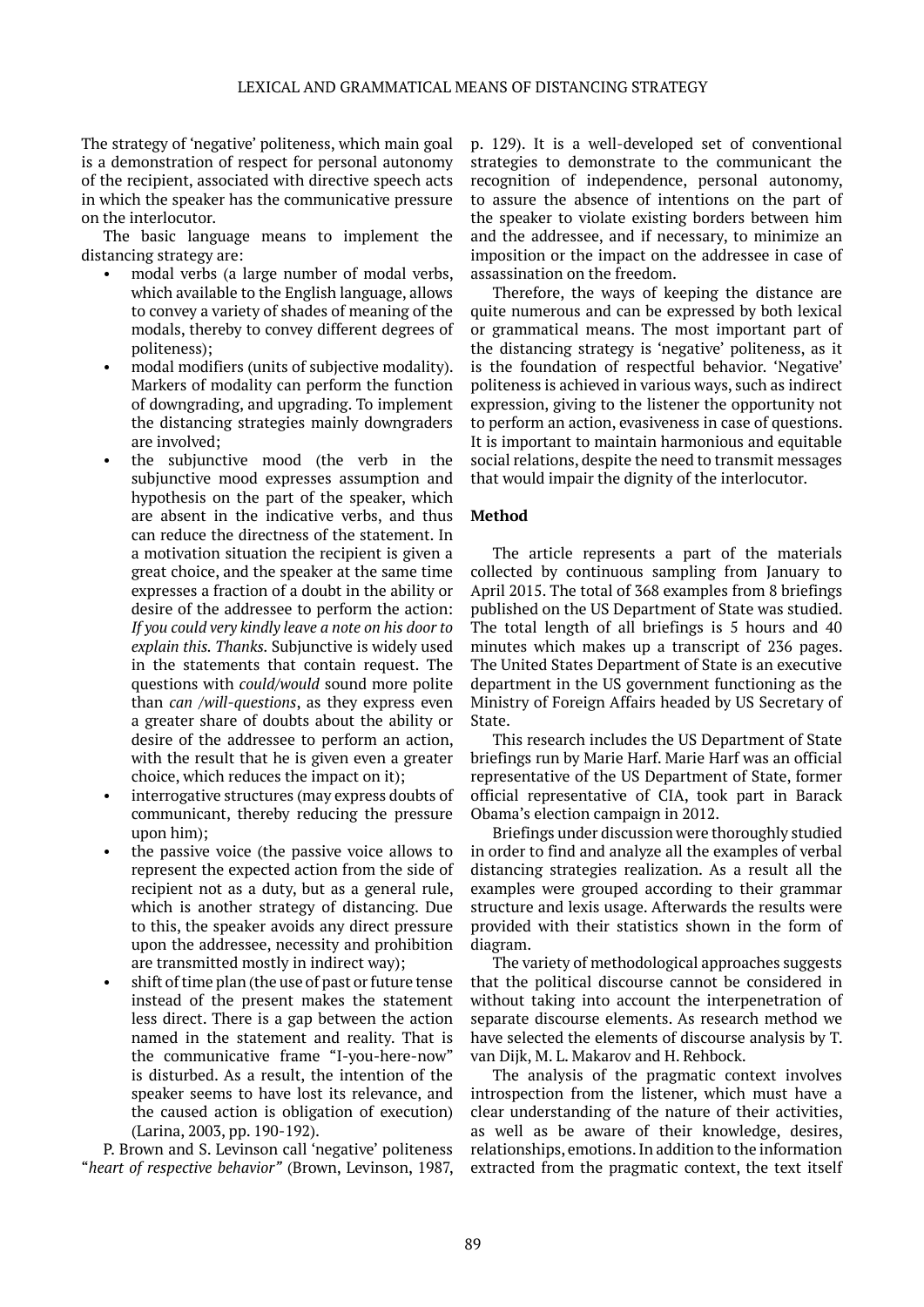provides a clue to determining the illocutionary force of the utterance. Thus, from the point of view of T. A. van Dijk, it makes sense to start the analysis of the text from the semantic level where the following parameters can be highlighted:

- Reference: identification of the participants of communication;
- The designation of the existing objects;
- The designation of the characteristics of the pragmatic context and the relationships between the parties;
- The designation of states, events, actions;
- The designation of modalities, time, possible worlds, obligations, etc.;
- World knowledge (frames).

At the syntax level, the following settings can be allocated:

- 1. Types of sentences (declarative, interrogative, imperative).
- 2. Word order; the structure of complex sentences. They are associated with the topical structure.

The syntactic functions (subject, indirect object, etc.) are closely connected with the semantic features and the distribution of participants in a pragmatic situation. Then in the next stage of the analysis it becomes possible to determine:

- 3. The time will show, when has or will have effect.
- 4. The category of the type and method steps related to method of action.
- 5. The order of sentences, which fixes the boundaries of speech acts (van Dijk, 1989, pp. 31-32).

In addition to the knowledge gained in the course of such detailed analysis, there is also some information identified to characterize the discourse as a whole.

To build presuppositions about the further course of events with the same accuracy for all types of discourse is impossible. But even when individual sentences cannot be predicted in detail, the theme of many discourses is more or less stereotyped and so predictable. Consequently, the majority of types of discourse, has limitations on the range of possible topics, which can be called "thematic repertoire" of a certain type of discourse. Such thematic repertoires are also associated with specific culture or subculture, a communicative context or situation, roles, functions, or status of members of the society and, finally, gender, age or personal characteristics of interlocutors. Moreover, the choice of certain topics is influenced by goals, interests, opinions, or attitudes of participants of communicative action.

In this phase, it is possible to systematize various blocks of the contextual information used for determination of possible topics of discourse or its fragments. User of the language, however, can jump

through the most common cultural levels, depending on the communicative context and individual cognitive base of the communication parties. The following table presents, followed by T. A. van Dyck, possible topics for speakers:

General cultural knowledge.

- Normal for this group activities and goals.
- Specific events, actions (rituals).
- Specific biophysical circumstances (e.g., climate, landscape and so on).

Specific objects (for example, industrial tools) Socio-cultural situation.

The types of situations (Breakfast, ride the bus, marriage, and the like).

• Categories of participants:

Functions (judge, doctor);

Role (mother, friend);

Social characteristics (sex, age);

Individual characteristics (personality, interests, goals).

• Typical events and interactions (to help, to advise, to pay).

• Convention (laws, rules, habits)

Communication situation.

- General or communicative interaction.
- Global or local speech acts.
- Relevant referential context (presence of people, objects) (van Dijk, 1989, p. 51).

After a detailed discourse analysis the examples of lexical and grammatical language means used by the political discourse interaction participants to form the communicative distance were thoroughly parsed and categorized.

## **Results**

The speech is means of the strongest impact on audience, and such property is fully manifested in political discourse. Properties of speech and political discourse provide ample opportunities for exposure. Political discourse as a kind of persuasive discourse marked by manipulative characteristics, which is expressed in the provision of speech influence on the addressee with the aim to make the cognitive changes in his world view, which will entail the regulation of the dispositions and activities of the recipient in favor of the addressee. Under the term of 'persuasiveness' researchers treat the impact of the author's oral or written messages to his target to convince of something, the call to commit or not to commit the certain actions. In persuasive communication a person deliberately produces statements that are intended to cause a certain reaction in the recipient.

Speech influence is exercised through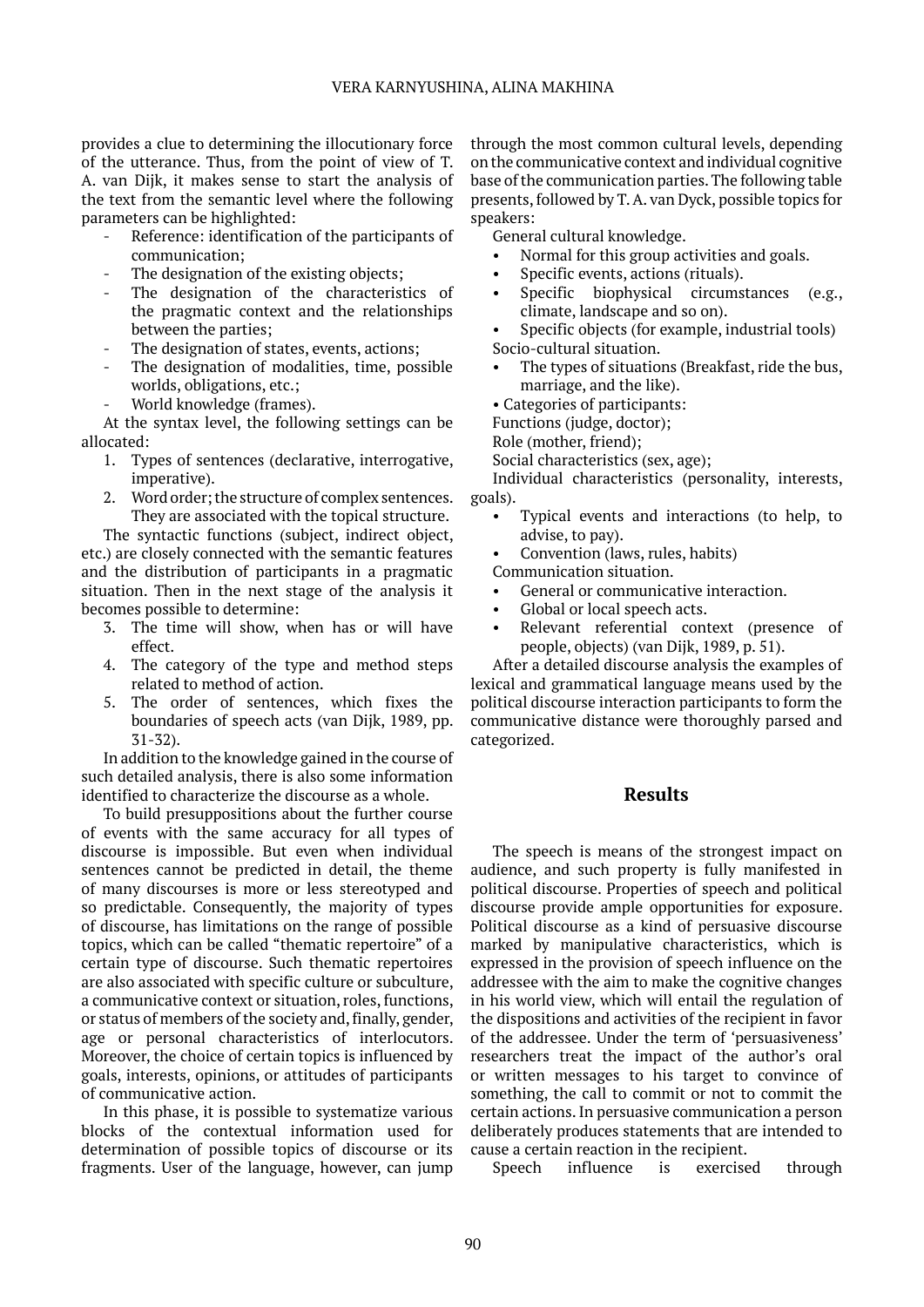communicative strategies and tactics, which essence is in the operation on the knowledge of the addressee, on his value categories, emotions and will. The communicative strategy can be called a set of measures on realization of the communicative intentions of the speaker, taking into account the conditions in which communication occurs.

The implementation of a particular strategy occurs due to tactics, which represent a specific stage of the implementation of a communication strategy characterized by a certain set of techniques governing the use of certain linguistic means.

The main objectives and tasks of the distancing strategy is achieved through the use of language means of realization of distancing strategy. In our research we use six basic techniques that are the most effective in the implementation of the distancing strategy: the use of modal verbs, modal modifiers, the subjunctive mood, interrogative constructions, the passive voice and shift in time plan. Further we will also consider the distancing techniques together to prove that for the achievement of objectives and tasks of the distancing strategy in political discourse it is not enough to use only one method.

The article represents the sampled examples from 8 the US Department of State briefings run by Marie Harf from January to April 2015. Briefings under discussion were thoroughly studied in order to find and analyze all the examples of verbal distancing strategies realization. As a result, all the examples were grouped according to their grammar structure and lexis usage. Afterwards the results were provided with their statistics shown in the form of diagram.

The current study examined briefings in order to find lexis and grammar constructions that serve to realize communicative intention aimed at distancing enforcement. Moreover, the research explored the factors that affected the choice of verbal instruments.

As is known, in English there are many verbs that can show different shades of modality. The majority of them in a varying degree express extents of obligation, these are such verbs as must, have to, should, to be to, ought to, and modal verbs with a shade of permission or requests: can, could, may, might.

Indeed, basing on the examined material, such modal verbs are used for the implementation of the distancing strategy in the American political briefing.

For example, the Marie Harf's statement in a situation when she seeks to finish the briefing, calling to ask the last question: *Last one, guys. I really have to go*. In this case, the modal verb expresses a shade of emergency, the speaker is trying politely but firmly to express the fact that a briefing has come to an end.

The following situation of distancing with the use of less obligatory verb: *Marie, could I ask on the UN part of this? <…> Can I ask what your understanding is of the* 

*kind of mechanism that might – you might be thinking of putting in place for a snapback*. The example verbs play a major role in distancing politeness, positioning the addressee to the speaker without encroaching on addressee's territory and exerting any pressure.

Most of modality markers in the studied examples function as mitigation for the distancing strategies. They are the most important means of engaging in political speech. The most frequently used markers are: *I think /1 suppose /1 am wondering*.

In the following example, the distancing strategy is implemented by means of a marker that expresses the orientation to the speaker.

*MS HARF: Well, again, we are sort of unclear on what basis it issued the warnings to the U.S. military plane that's been referenced in a lot of these reports. As I think you know, Secretary Kerry in Beijing raised the issue of China's land reclamation, the pace and scope of it, with Chinese leaders across the board, and our concerns about that and the possibility that this could lead to tensions in the region. So it's an issue we're very focused on.*

The marker *I think you know* in this case is a modal modifier, as it expresses the commutation of the speech act, while minimizing the intrusion of the speaker into the area of independence, thus, distancing from the interlocutor, and thereby reducing the directness of the statement.

*I think* consists of the subject *I* and the predicate expressed by a verb in the present tense *think*, consists of subject and the predicate expressed by a verb in the present tense think, which semantics is expressed in the assumption, in a mental act that expresses the assumption that, in turn, softens the directness of the speech and thus gives to the expression *I think* the function of a modal modifier, assisting the distancing strategy to be achieved.

Further, it is worth considering the use of minimizers *little, a little, a bit, small,* which reduce the degree of an impact on the recipient by reducing pressure on the execution of the request.

*QUESTION:- they're going to be released very, very soon. Like, in the next 30 seconds or so? (Laughter.) Can you be a little bit more specific? MS HARF:Well, if it's released in the next 30 seconds, then I'm just going to run away from this podium.*

According to its syntactic structure «*Can you be a little bit more specific*?» is a simple interrogative sentence. As the subject there is the plural second person pronoun – *you*, as the predicate there is a compound verbal predicate of *can* in the present with the verb *be* in the form of an infinitive. By means of the distancing function of language it is possible to issue the request without violating the speech etiquette.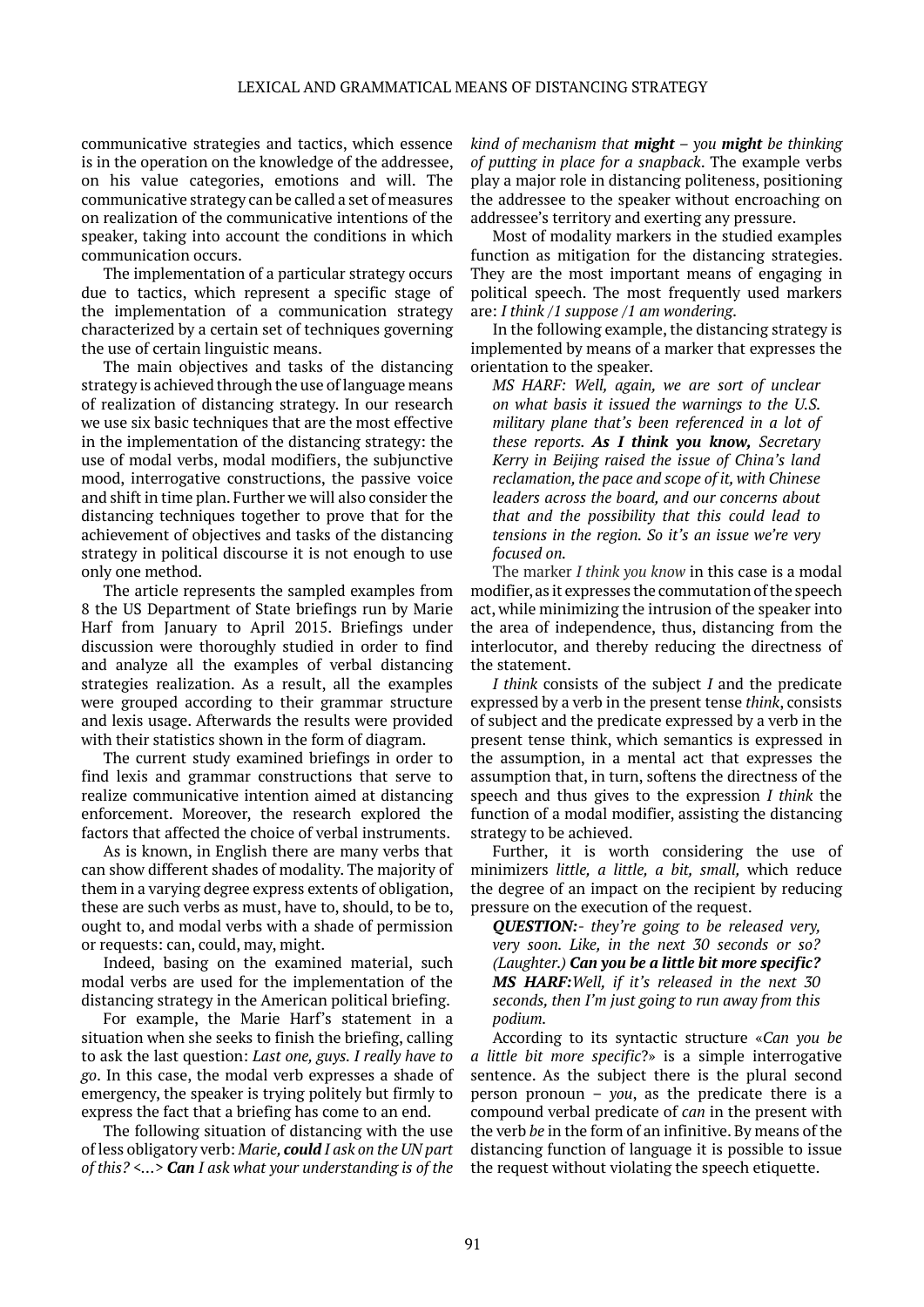The journalist uses the minimizer «*a little bit*» in order to alleviate the pressure on the addressee in the request. Using a following technique, the reporter reduces the possibility of a negative reaction from the opponent.

It is necessary to mention the fact that the lexical fillers of pauses *(well, now well, so)* are widely spread among representatives of the US State Department, and among journalists. In our opinion, all these lexical fillers of pauses play a general role as easing the pressure in answering the question.

*MS HARF:Well, I think this is a situation – again, and I'm not a military expert – but where on the battlefield things ebb and flow.* 

*QUESTION:Well, I mean, look --*

*MS HARF:Well, they're not, I think, technically a part of the coalition.* 

*QUESTION:Correct. So I just wanted to make sure that there is a concern.*

There is another example of the consideration of the distancing strategy implementation, built by the lexical fillers of pauses.

*MS. HARF***:**Those are just categorically different things, Matt. And you're buying into the Russian propaganda if you equate them, quite frankly. *METTEW LEE:Well, no. I'm just trying to -- MS. HARF:Well, you are, actually, I think.*

The situation between the speakers is quite tense, and the journalist is trying to remove this strain using a marker of modality, while the speaker, putting forward an accusation, is trying to distance herself by means of a modal modifier «*I think*».

It is noted that in the selected examples, the technique of constructing the distancing strategy with modal modifiers is used quite often. The reason for such tendency is in the modal modifiers' characteristics that they are essentially clichéd phrases of politeness as well, thus, they provide an opportunity to the speaker to show both politeness and distance.

Distancing is also productively expressed by means of the subjunctive mood, which allows to express assumption and hypothesis on the part of the speaker, thereby reducing the directness of the sentence. Inducing to any action, the speaker provides more choices and expresses the element of doubt in the ability or desire of the addressee to perform the action.

The subjunctive mood is one of the fundamental factors of indirect expression of statements. In the following speech situation, the journalist resorts to the subjunctive mood to build a polite request. He begins the phrase with a modal modifier «*I just wondered*» and continues the request using the subjunctive mood.

**QUESTION:***Okay. I just wondered if you could talk – I'm sorry, I'm a little bit underprepared – the – we're reporting that there are some U.S. advisors* 

*who have landed in Ukraine to help with –* **MS HARF:***The National Guard training*?

In this situation, the request is subject-oriented, i.e. it contains an indirect question about the possibility of performing actions that, as noted by T. Larina, is extremely polite.

A means to shift a time plan is involved in order to reduce the straightness of the statement. In our research, there is a hypothesis that in the English language it is possible to notice quite often the shift from the present tense to the past. Here are a few examples of this phenomenon.

*MS HARF:We're still working on Iraq, actually, I think.*

*QUESTION:Sorry, I thought that a visit -- MS HARF:No, I think it's the visit to Iraq, right? QUESTION:My apologies.*

The use of the Past Simple of the verb *think* helps to the journalist to ask his question as politely as possible, according to the requirements of etiquette. It is worth noting that he also does not forget about such an admission as 'apology', the reporter apologizes, once he has convinced of the infidelity of his judgment.

As a result of the shift of time plan, the intention of the speaker seems to have lost its relevance, and the encouraged action seems to have lost its enforceability.

*QUESTION:It seems – I wondered if I could just ask one, because it seems one of the issues or one of the problems might be that the Iranians are asking for a 24-day delay for authorized visits from the –*

The verb *wondered*, which is in the form of the past tense helps to construct a request using the subjunctive mood. The use of the Past Simple helps to achieve greater unreality, thereby to provide the listener a greater choice of responses to the request. One of the most important criteria of communicative behavior in English-speaking countries is the understatement of the will imposition.

Also, in the English language, the Progressive tense is used instead of the Simple Present to reduce the pressure on the interlocutor:

> *QUESTION:* But then you also said that *you're looking – reviewing the strategy. How far along is that review of the strategy and –*

In the dependent clause the predicate is expressed by means of the *Present Progressive*. In the dependent clause the predicate is expressed by means of the Present Progressive time. In our opinion, the journalist used a similar linguistic means to express the duration and incompleteness of the action, thus, he reduces the pressure on the U.S. State Department Spokesperson, elaborating the transformation of new strategies.

Having studied a number of examples of the passive voice use, it was found out that the speaker really got the opportunity to remove the addressee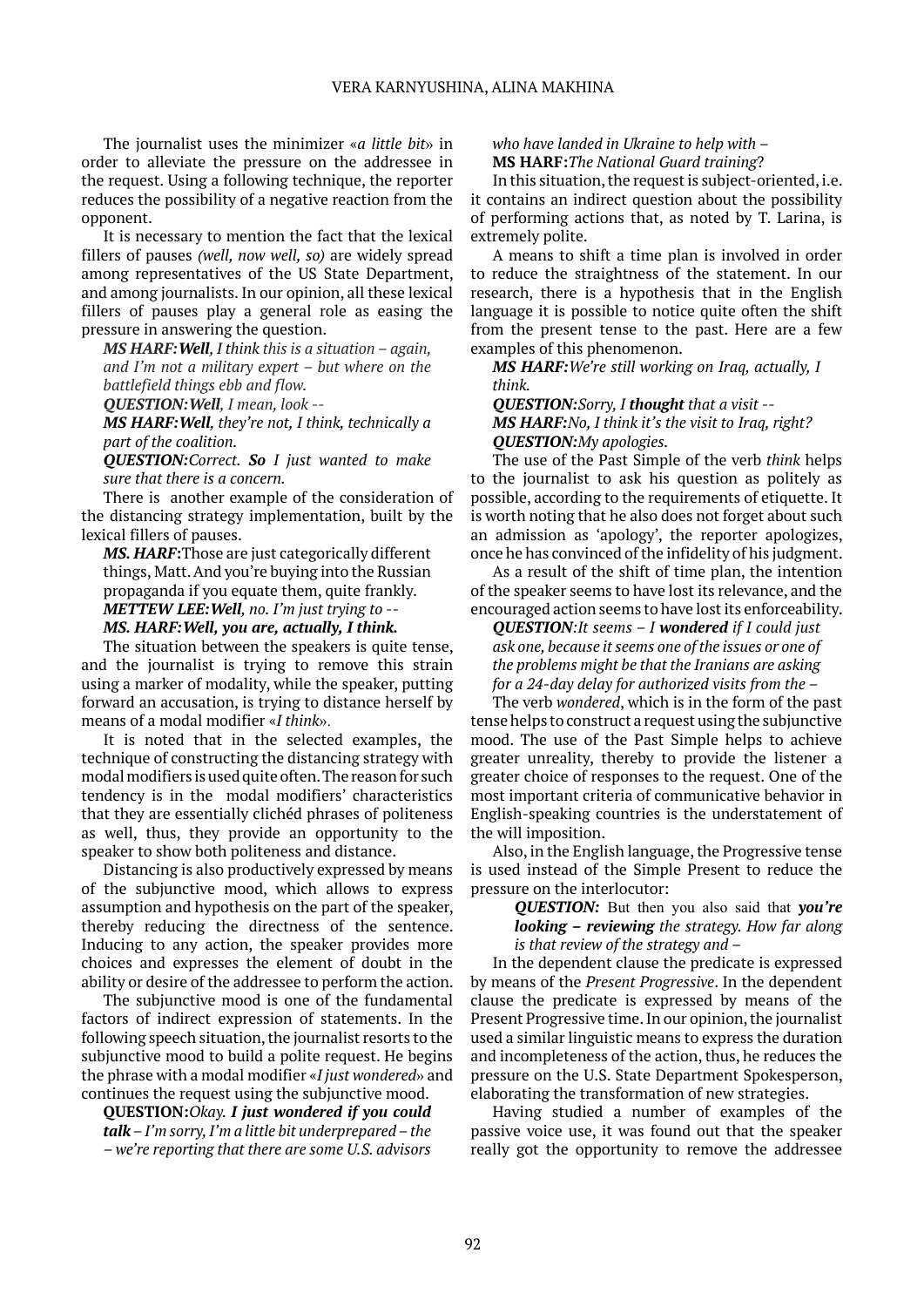from the discourse, and, thus, to realize the distancing strategy. In this case the described effect is impersonal in its nature, and it sounds the least dangerous to the recipient.

In a communication situation when the journalist asks M. Harf a question about arms supplies the passive voice is used, mitigating the statement: *So what is the decision to send in more arms to the coalition – what kinds of weapons are we talking about? How quickly can they be delivered? And is it envisioned that at some point the U.S. might be joining the air war against the Houthis?*

The question is formed by the interrogative pronoun *how* and the adverb *quickly*, followed by the modal verb *can*, the subject expressed by the pronoun *they*, and the passive voice expressed by the verb *to be* and the past participle form of the verb *deliver*. Thus, it is seen that, instead of a direct question, for example, «*How quickly are you going to deliver the weapons?*», the speaker shifts the focus from the recipient to an impersonal appeal, making the speech less categorical, thereby successfully implementing the distancing strategy.

As another example can be presented the following question: *Is that list actually to be negotiated***?** Grammatically, the question consists of the verb *to be* in the form of third-person, Present tense, the subject expressed to be expressed by a noun *list*, and by a predicate *is negotiated* in the passive voice, which, in turn, is formed by the auxiliary verb *to be* and the form of the Past Participle of the verb *negotiate*. The Passive voice in this example is used to divert attention from the agent, i.e. from the person, who should perform the action, not being included in this action, what is also the implementation of the distancing strategy. The speaker avoids to get pressure on the recipient.

It can be concluded that the use of the Passive voice is one of the effective means of the removal of the addressee from the discourse and implementation of the distancing strategy. However, such a language means is used less frequently than modal verbs or modal modifiers that according to the abovementioned statistics are the most used means. Based on the analysis of all examples, one can conclude that the most frequent and effective linguistic means of realization of the distancing strategy are modal verbs. 40% of all researched examples are the examples of the use of modal verbs. Also there is the extensive use of modal modifiers, allowing us to affirm that this method is not less effective because it covers 32% of all researched examples. It is interesting that in the structure of different tense forms in the English language, the shift of time plan is the least common, this method has gained only 6%.

All the researched briefings can be described according to M. L. Makarov (Makarov, 2003, p. 207) and

- H. Rehbock (Rehbock, 2001), as follows:
	- 1. The kind or genre of conversation
	- 1.1. prepared;
	- 2. The space-time relationship (situation)
	- 2.1. communication 'face to face': at the same time and being close;
	- 3. The participants of the conversation
	- 3.2. the conversation in small or large group;
	- 4. The degree of formality of the conversation
	- 4.1. official communication;
	- 5. Social relationships of the interlocutors
	- 5.1. symmetric (social distance between the speak er and recipient);
	- 6. Direction of communicative actions in the conversation
	- 6.1. discursive, argumentative;
	- 7. The degree of familiarity of the interlocutors
	- 7.1. strangers, unfamiliar people;
	- 8. The degree of preparedness of communicants
	- 8.1. specially prepared for the dialogue;
	- 9. The fixity of the topic
	- 9.1. the particularly fixed specific topic;
	- 10. Communication relation to practical activities
	- 10.1.included in the practical activities;
	- 11. The purpose of the communication;
	- 11.1 the official conversation with the officer.

It is necessary to consider a fragment of one of the briefings with analytics of several techniques. The following speech situation takes place between Matt Lee, the Associated Press representative, and Marie Harf, the US Department of State representative. The topic of the briefing is Russia providing weapons to the Ukrainian separatists. The journalist is asking to provide proof. M. Harf would not be able to do it and switched to another topic while Matt Lee increased pressure on the speaker to attain the correct proof to the declared above.

*METTEW LEE: I would like to know what you're basing this new evidence that the Russians intend to send any heavier equipment.*

*MS. HARF: It's based – uh-huh. It's based on some intelligence information. I can't get into the sources and methods behind it, but I was able to be able to tell you that.*

*METTEW LEE: Is there a YouTube video or something that you can point us to --*

*MS. HARF: Do you have any other Mettew Lees?*

*METTEW LEE:– that would show? I'm just wondering if you – what it is. I mean --*

*MS. HARF: I just said I wasn't going to give you the underlying source for it.*

*METTEW LEE: Marie, did you --*

*METTEW LEE: But that --*

*METTEW LEE: So look, it's not – the Mettew Lee is --*

*MS. HARF: So if you prefer – if you prefer I don't*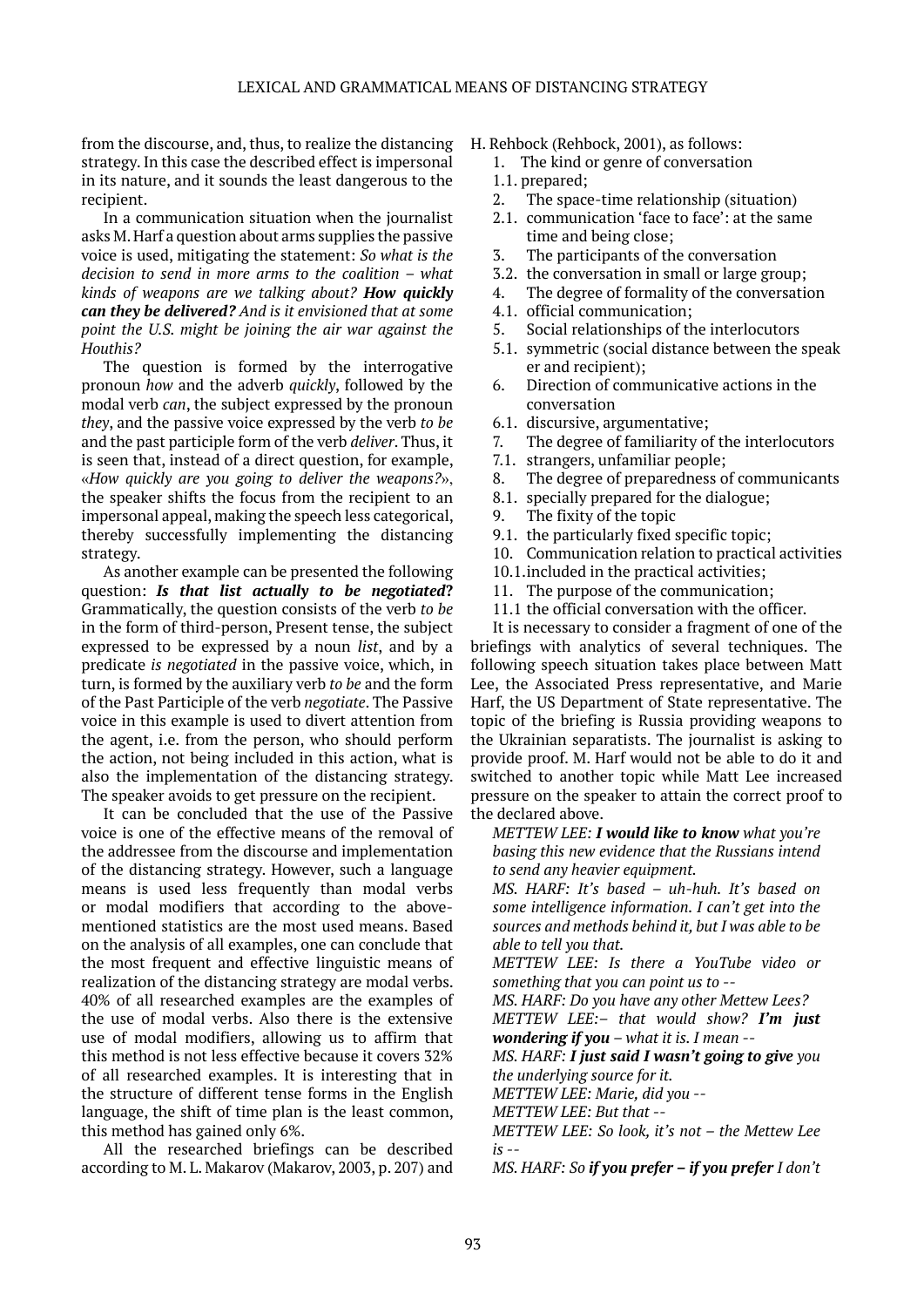*give you more information and just say nothing if I can't give you the source –*

*METTEW LEE: I'd prefer –*

*MS. HARF: No, I'm actually asking you a Mettew Lee here. If I can't give you the source and method, would you prefer I not give you the information? METTEW LEE: Marie, I think that it would be best for all concerned here –*

*MS. HARF: Are there any other Mettew Lees? METTEW LEE: – if when you make an allegation like that, you're able to back it up with something more than just "because I say so."*

*MS. HARF: Okay. That's not what I said. It's based on intelligence, it's not because I said so.*

*METTEW LEE: Well, it's not me that's making these allegations. I mean, you guys get up at the UN Security Council and make these allegations. The Secretary gets on the Sunday shows to make these allegations. And then when you present your evidence to back up those allegations, it has appeared to, at least for some, fall short of definitive proof. Do you --*

*MS. HARF: I would strongly disagree with that.*

The sentence "*I would like to know what you're basing this new evidence that the Russians intend to send any heavier equipment"* request is expressed with construction "*I would like"*. As to T. Larina "in cases the speaker makes addressee act to his own interest the implied impulse expression is preferred in English, therefore, it is followed by subjunctive mood "*I'm just wondering if you"* to distance from the speaker as much as possible.

Examining the context pragmatics we can assume that the expression analyzed is a request in the form of the subjunctive mood. Thus, the journalist using various speech strategies was trying to obtain specific data, but he did not meet any agreement to his request. As T. Larina notes, request is a verbal action traditionally examined within speaking etiquette formulae as a speaker tries to hold on to the rules of politeness in this exact communicative action, otherwise he might not reach his goal. The result of request is directed to benefit the *I-*speaker and *I-*appealing: *I am asking you to do this*. One has to be polite to achieve something "for himself" (Larina, 2009). The communicative event of request is complicated from the point of keeping communicative intentions as it is a face threatening act (FTA). It claims a detailed selection of lexical and grammatical means and strict following the speech etiquette, especially in public situations.

In situation described the distancing strategy is observed in the very first question. The journalist begins with "*Would you*…". Using the modal verb in subjunctive mood decreases pressure on the addressee. It should be noticed that M. Harf is trying to minimize

her being involved and answering indefinably. The journalist is pressing down his interlocutor decreasing distance between them. He calls her name to do it and then speaks more freely: *you guys*. As noted by L. Visson this address is impolite. «*Guys* is a pretty familiar word which sounds abusive when addressed to educated and elderly people» (Visson, 2005).

It is an interesting fact that M. Harf is also using distancing verbal means showing her disagreement to the journalist. This distancing tactics is expressed by a phrase "*I would strongly disagree*". As to L.Visson "the argument participants try to lessen significant differences in opinions by many means, including compromise, and they show their respect to the opposite opinion…" (Visson, 2005). To characterize the choice of lexis in this phrase: pronoun *strongly* – highlights negative connotation of the word *disagree* and altogether with modal verb *would* helps the one who replies to distance from this situation.

The following situation takes place between M. Harf and journalists. The topic of the discussion is US giving Ukraine a billion dollars loan in case its government invests them to reform its economics. The journalist is asking questions to specify the US intentions.

*QUESTION: And given the violence that you mentioned, the bus attack and Donetsk Airport MS. HARF: Yeah. Mm-hmm.*

*QUESTION: -- does this make the Administration reassess in any way its opposition, up to now, to provide defensive military equipment to the Ukrainians?*

*MS. HARF: Well, our position on that hasn't changed. We obviously have an ongoing conversation with the Ukrainians about how we can help, but nothing new on that front. On the monetary side, though, today the Treasury Department did announce just – I want to draw people's attention to it – a loan guarantee of one billion dollars to the Government of Ukraine in the first half of 2015. If Ukraine continues making concrete progress on the economic reform side – I know that's not what you asked about – but on the economic reform agenda, we would be willing, working with Congress, to provide an additional one billion. So we think there are ways to assist Ukraine that doesn't include lethal assistance. Obviously, we continue talking to them, though.*

*QUESTION: So I'm just wondering – so you said there was the one billion, and then you're talking to Congress about giving an additional one billion. MS. HARF :In late 2015, so if they – if Ukraine continues making concrete progress – excuse me, I was up a little late last night – progress on its economic reform agenda, we will consider giving them another one billion in the later half of*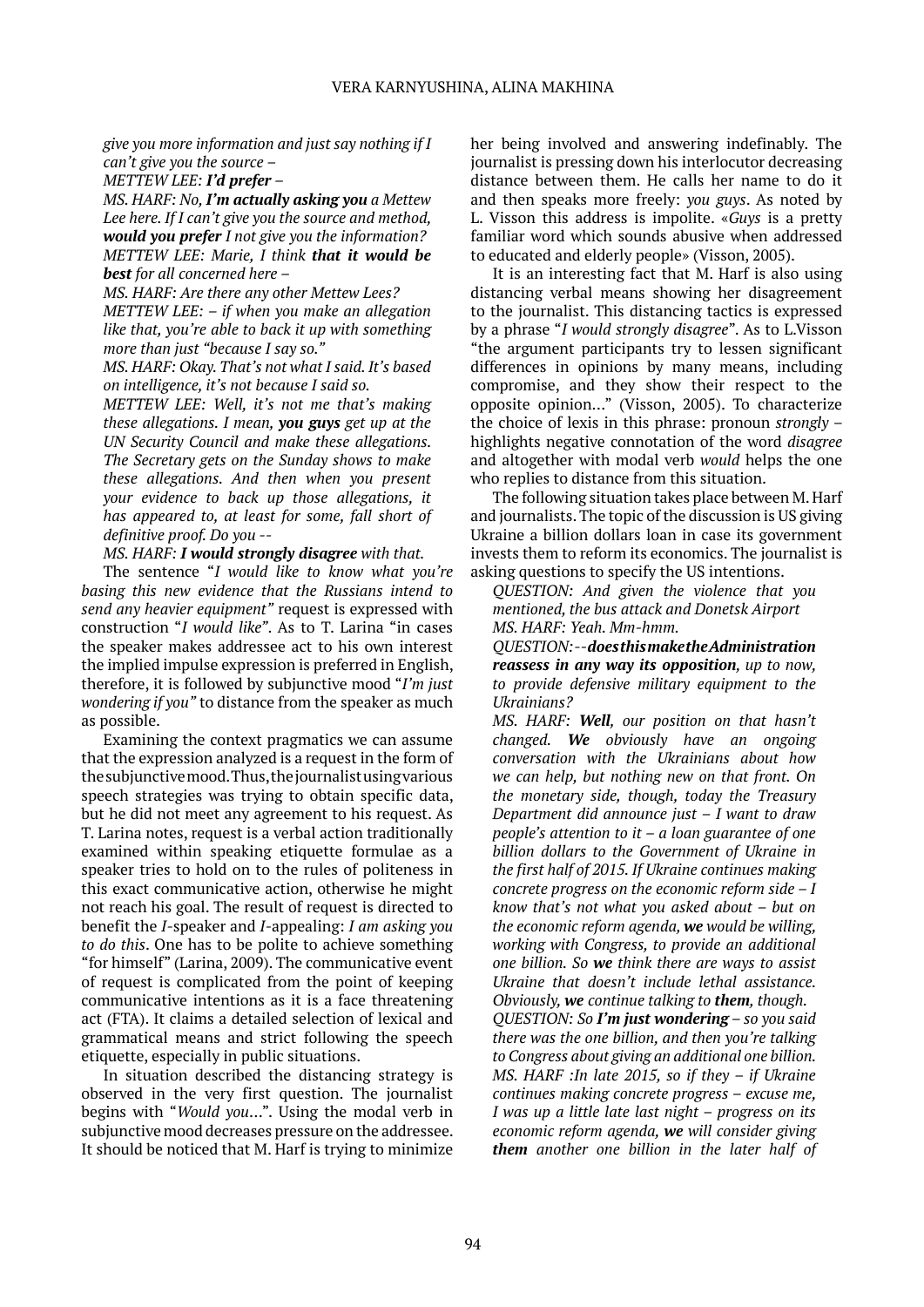*2015. We obviously work with Congress on that. They have to do things like continue to overhaul the energy sector, repair their financial system, tackle corruption, things like that, that if they keep making progress on, we will provide an additional loan guarantee.*

*QUESTION: And I would assume that additional money also would be contingent on a deal with the IMF?*

*MS. HARF:I can check on that. I know that on – what I have here is that our additional loan guarantee would be contingent on them meeting these conditions, but I can check on the IMF piece of that.*

*QUESTION: And then has there been direct contact or, say, between the – Secretary Kerry and Lavrov to express your anger at the continuing violence?*

*MS. HARF :Not – the Secretary has not spoken to Foreign Minister Lavrov in the past few days. I know other officials have been in touch with the Russians. I don't have specifics for you, though.*

*QUESTION: Since you mentioned the Russians, there were calls from Russia recently to restart counterterrorism working group or counterterrorism talks. Is that being – are you positive to that?*

*MS. HARF:I can – let me check with our team. We've talked to the Russians, including the Secretary with Foreign Minister Lavrov, about counterterrorism, just in their normal bilateral discussions. Certainly, the Russians are very focused on it, as are we. But in terms of that specific dialogue, let me check.*

Following the pragmatic context it looks obvious that the distancing strategy in the example described is built on the linguistic means used by the speaker. Such grammatical means as using modal verbs *"can, will, would"* is marked to convey the various tones of must and subjunctive mood to express supposition. At the same time there is the usage of such lexical means as fillers *"well, so"*.

The communicative event under study begins with direct and not distancing question *"does this make the Administration reassess in any way its opposition, up to now, to provide defensive military equipment to the Ukrainians?"*. M. Harf, however, begins her reply with *"well"*, which, following T. Larina, is one of the distancing strategy means used to soften the phrase. Then, the State representative is using the personal pronoun *"we"*. Many scientists note that pronoun *"we"* is commonly used to decrease distance and involve interlocutor in the common space. However, the State representative saying *"we"* means the government opposing it to *"they"* (Ukraine) trying to keep distance

and minimize her effect and the administration involvement in this situation (*how we can help, but nothing new on that front, if they keep making progress on, we will provide an additional loan guarantee*). The example of the subjunctive mood usage as*"if they keep making progress, if they – if Ukraine continues making concrete progress"*, minimizes the supposition about somebody to do action, thus, helping the speaker to relieve his responsibility.

As a matter of interest, M. Harf answering the direct questions is using strategy of going out of discourse. Thus, the first time she starts talks about finance, admitting, though, she switched the topic, and second time she shifts from business to personal facts: *"On the monetary side, though, today the Treasury Department did announce just – I want to draw people's attention to it – a loan guarantee of one billion dollars to the Government of Ukraine in the first half of 2015; excuse me, I was up a little late last night"*.

It is also necessary to indicate the usage of last names and titles in political discourse patterns. Referring to the talks with Russia the journalist is asking if secretary Kerry talked to Lavrov. M. Harf points to his position replying that *the Secretary* did not talk to the *Minister of the Foreign Affairs Lavrov*.

Therefore, we can see what language means M. Harf uses to follow the distancing strategy. She follows double distancing between her and journalists on the one hand and Ukraine actions on the other hand, because she is not aware of all information and she tries to minimize her involvement. The State Secretary uses these distancing strategy means to decrease the journalists' pressure on her as her declarations need to be rechecked.

The next speech situation occurs between the journalist Mathew Lee, the representative of Associated Press, and the Senior Advisor for Strategic Communications to U.S. Secretary of State John Kerry at the U.S. State Department Mary Harf. The representative of Associated Press asks her to comment on the maneuvers in the West of Ukraine with NATO military participation and on the alliance plan of creating the immediate reaction force with the command staff in Poland and the executive staff in Eastern Europe which are not far away from Russian Federation border. The journalist correlates the facts in return Mary Harf blames him for falling under Russian propaganda influence. It is an interesting fact that the journalist builds the distance and asks the questions as polite as he could but M. Harf reacts negatively in reply.

*METTEW LEE: Okay, and another one. Yesterday, if my memory serves me right, Wall Street Journal claimed in an op-ed that President Obama should listen to his own State Department and*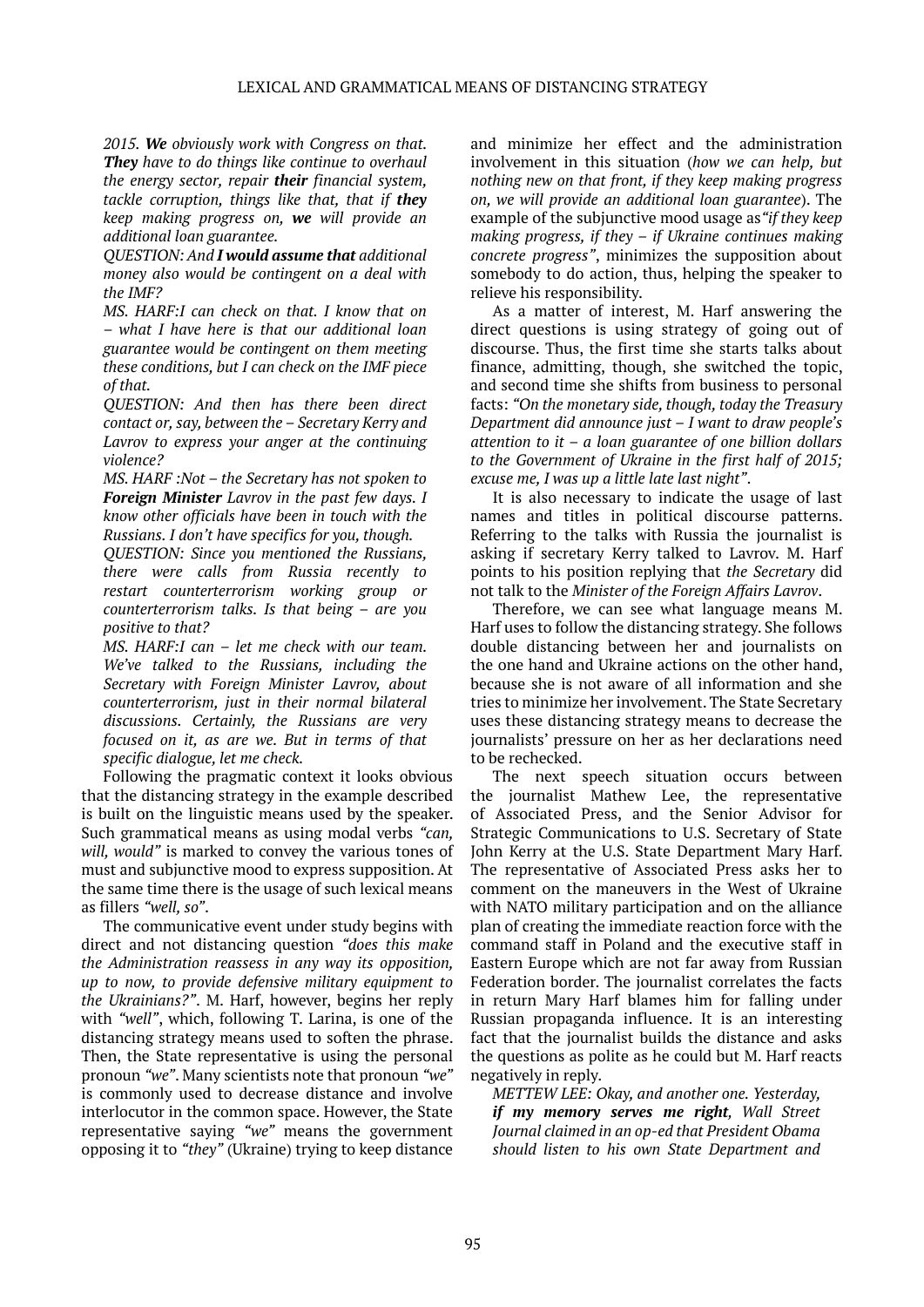*to send arms to Ukraine. I'm not asking for a comment, but just to clarify: Is there anybody in State Department who supports sending arms to Ukraine?*

*MS. HARF: The State Department is a very big place; I can assure you of that.<…>*

*METTEW LEE: Sorry, you said that the – and you said this yesterday, and I believe Jen said it the day before, too – that the exercises are not related to any current event.*

*MS. HARF: Correct.*

*MS. HARF: In part to – in part because of – wait, let me rephrase this.<…>*

*MS. HARF: Wait, let me rephrase, Matt, and then go on.<…>*

*MS. HARF: Well, I don't have – I'm not – I don't have anything like that to outline for you. Obviously, we're focused on Ukraine, which, as you said, is not a NATO member.<…>*

*MS. HARF: I'm not sure what you don't understand about this, Matt*

*METTEW LEE: Well, it just seems to me that if it is true – if what you say is true about – and I'm not going to argue with it, but if what you say is true about Russia's escalatory actions in Ukraine, I don't understand why it is that you say or why it is that NATO putting together a rapid reaction force to station close by so that it can respond to crises like this in the future --<…>*

*MS. HARF: Respond is the key term there. That's a defensive measure. Wait, wait. Let me finish, Matt.<…>*

*METTEW LEE: So I'm saying – and you didn't want to get into escalatory actions that you've seen Russia take with regards to countries that are members of NATO -*

*MS. HARF: Matt.*

*METTEW LEE: -- and which Article V would apply to, so that's --*

*MS. HARF: <…> There is nothing confrontational about it. It is not designed to confront anyone. That's not how it's being used. That's not how it's designed. I – in no way – I just don't understand logically how you can look at what – something NATO is doing to protect our countries and compare it in any way to Russia sending surfaceto-air missile systems across the border into Ukraine, which are by definition an offensive weapon.*

*METTEW LEE: My --*

*MS. HARF: Those are just categorically different things, Matt. And you're buying into the Russian propaganda if you equate them, quite frankly. METTEW LEE: Well, no. I'm just trying to -- MS. HARF: Well, you are, actually, I think.*

*METTEW LEE: No, I just --*

*MS. HARF: The tone of the question does.<…>*

*MS. HARF: You are. I actually think the tone of your questions on this – on these exercises has been a little bit.<…> No one's going to sit by and not stand up for our principles and say, "Go ahead, Russia. We're not going to take any steps to protect ourselves."* 

*METTEW LEE: Marie, you guys object to other countries' objections about your military exercises all the time, and you think that they're perfectly legitimate. You say they're perfectly – your concerns are perfectly – that their concerns are not –*

*MS. HARF: Every case is different.*

Studying this example we can underline the means the journalist uses in order to get an answer. The correspondent uses the subjunctive mood to minimize the pressure on the opponent: *"if my memory serves me right», «I'm not asking for a comment, but just to clarify», «I'm not going to argue with it, but if what you say is true about Russia's escalatory actions in Ukraine"*. Furthermore it is worth to mention that M. Lee does not invade distance. One of the main means of expressing the negative politeness is an implied expression, consequently his politeness has a negative shade. According to T. Larina "The verb in the subjunctive mood expresses supposition, hypocritical character of the speaker, which is in the lack of verbs in the indicative mood and as the result mitigates the straightforwardness of the expression" (Larina, 2009). Also using the modal verb "*would*" tells us that the journalist's speech is indirect, so that he provides the answers choice. In spite of that the addressee has to perform the act (answer the question), there is a semblance created that he is provided with the possibility of choosing – weather to react to the question positively or negatively, weather to take steps or not. The effective mean of distancing strategy is the mean of minimizing the pressure on the opponent, because this speech pattern contains semantic option in situation, but intends no option indeed (Larina, 2009). By reference to the analysis of the pragmatic context it is possible to claim that different means of distancing strategy realization can operate together.

Matthew Lee uses another one distancing strategy as apology: *"Sorry, you said that"*. The apology is the strategy of negative politeness. Moreover these types of situations are seen as an attempt to attack on the addressee's personal and cognitive space, but under various circumstances the speaker has to use it. He has to apology for committing the dangerous speech act to save his image having said it. It gives us the ground to prove that M. Lee saves the distance.

It is important to draw attention to the way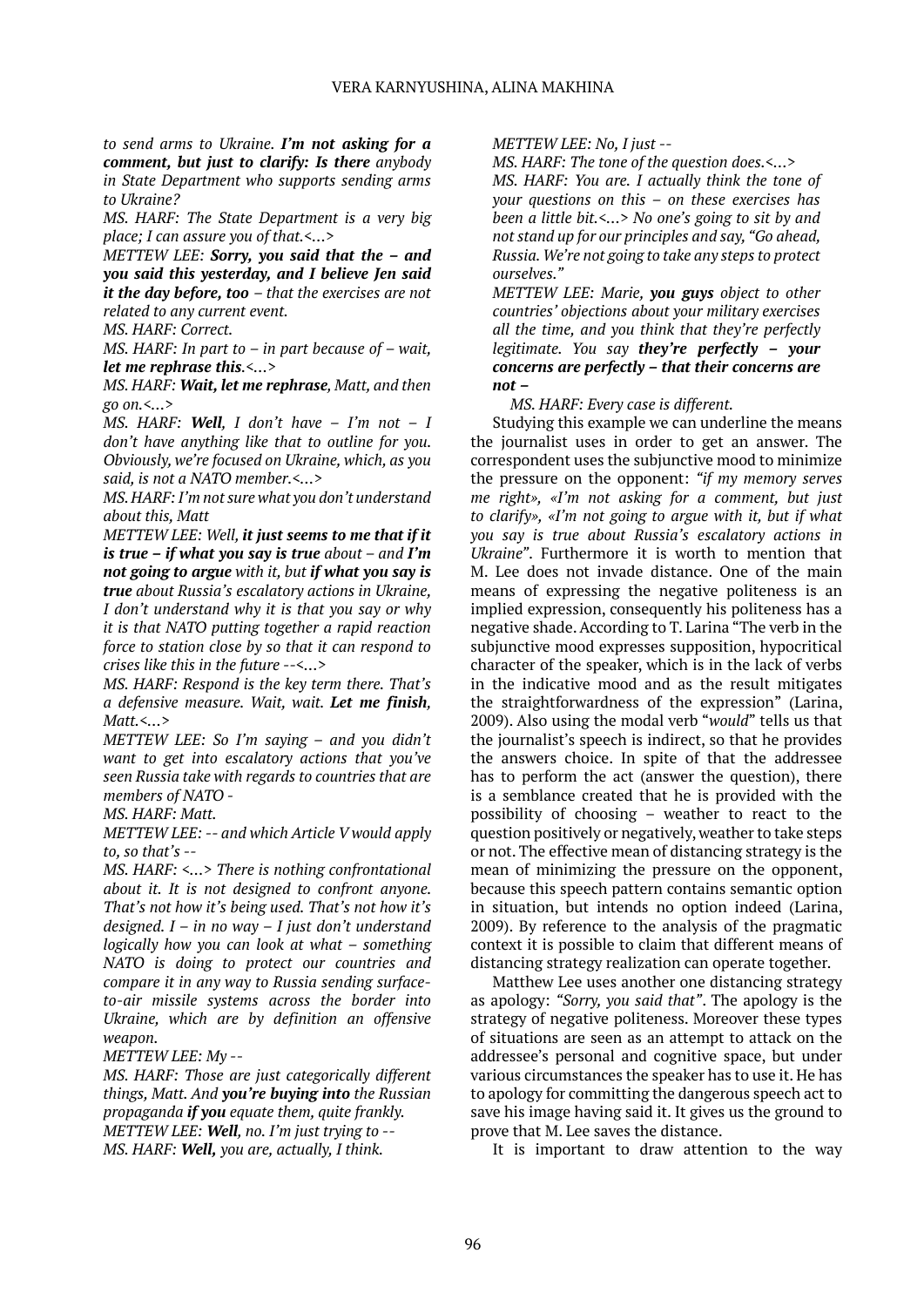Mary Harf reacts to the journalist's questions. At the beginning of the communicative situation Mary Harf answers the question with a tone of sarcasm, which is not polite and respectful: *"The State Department is a very big place; I can assure you of that"*. It is also important to note that the representative of U. S. Department of State Mary Harf often uses negotiation. As the journalist correlates the facts and brings visible evidence there is little left to do to Mary Harf as to negotiate them: *"I don't have – I'm not – I don't have"*. In a substantial way it decreases the distance and causes the harm to the one who asks the question.

Further on she blames the journalist for falling under Russian propaganda influence, in other words going into personals, which is inexcusable if we speak about politeness. *"Matt. And you're buying into the Russian propaganda if you equate them, quite frankly"*. The sentence discussed is built up with the help of subjunctive mood, consequently it determines the distance during the speech, and nevertheless the situation appears to be vice versa. M. Harf uses the word *"equate"*, which means – to make equal or equivalent, to reduce to a standard or an average; equalize. For American people it is impossible as according to L. Visson: "The USA just like other countries constitutes itself as the best country in the world" (Visson, 2005). And she also adds personal attitude: *"quite frankly"*, *"I actually think"*.

The following sarcastic phrase is based on a hyperbole: *"Go ahead, Russia. We're not going to take any steps to protect ourselves"*. This kind of phrase is considered to be rude and diminishes distance.

After these words the journalist decreases the distance, which indicates his assertiveness to get the neat answer. He calls M. Harf by her first name and then speaks more freely: *you guys*. As noted by L. Visson this address is impolite. «*Guys* is a pretty familiar word which sounds abusive when addressed to educated and elderly people» (Visson, 2005).

The journalist uses the colloquial "okay" in his replies. Although as noted by L. Visson OK is not that popular among the Americans compared to the other countries. It is not informal in this case, though, colloquial. OK is not commonly used in formal communication (Visson, 2005). Ok is close to "clear", which makes us suppose that the journalist knew most replies ahead, but went on to ask Mary Harf to spotlight the issue in the media as much as possible.

In the situation discussed there are the communicative situations with intention of request. According to T. Larina "request is a motivational speech act influencing a listener to perform an action for speaker's interest and the performer is free to choose whether to execute this action or not. Request is more or less dangerous communicative act as it contains threat for both communication participants: threat to the

object, whose freedom is attempted and threat to the subject, who can get refusal. The speaker is to smooth request's inherent "impoliteness" by following the principles of politeness strategy. This "impoliteness" is connected with the fact that it combines the speaker's expression of will on the one hand and call to addressee to act on the other hand" (Larina, 2009).

M. Harf repeated the request three times: *"Let me finish, Matt"*, *"Wait, let me rephrase, Matt, and then go on"*, *"Let me rephrase this"*. The request is expressed with the verb in imperative mood, but despite it we can assume it to be polite as far as the semantics of the word *"let"* lets us state that it is intended not to intrude in personal space of a journalist but to ask a permission for further explanations.

On the basis of the pragmatic context it becomes obvious that the expression analyzed is a request expressed as an imperative.

Thus, the removal of the addressee from the discourse is an important means of saving face and achieving the distancing strategy. One of such means are passive constructions. They help to make impersonal and less dangerous comments for the person. In our research, the passive constructions take 12% from all other linguistic means.

Despite the fact that the indirection of statements is the basis of the English politeness, the subjunctive mood takes only 10%. This can be explained by the fact that the allotted amount of time for the briefing are limited, so journalists and politicians prefer to use the shorter and faster language means as modal verbs and modal modifiers to achieve the distancing strategy.

In order to reduce the directness of the statements, the journalists and the US State Department representatives have dismissed the time plan from the present tense to the past or from the Present Simple for the Progressive tense. As a result there is a gap between the action, named in the statement, and reality. In our research, such tool takes 6% of the total number of all researched examples.

It was needed to analyze speech situations, to see how the distancing strategy realized in the set of all considered lexical and grammatical means.

### **Discussion**

Political discourse is one of the most famous and thoroughly analyzed varieties of discourse. The research of political discourse is complicated by the diversity and heterogeneity of the political sphere of society, which is a subject to the analysis in the studies of political discourse.

The objectives were to analyze what linguistic means are used to implement the distancing strategy.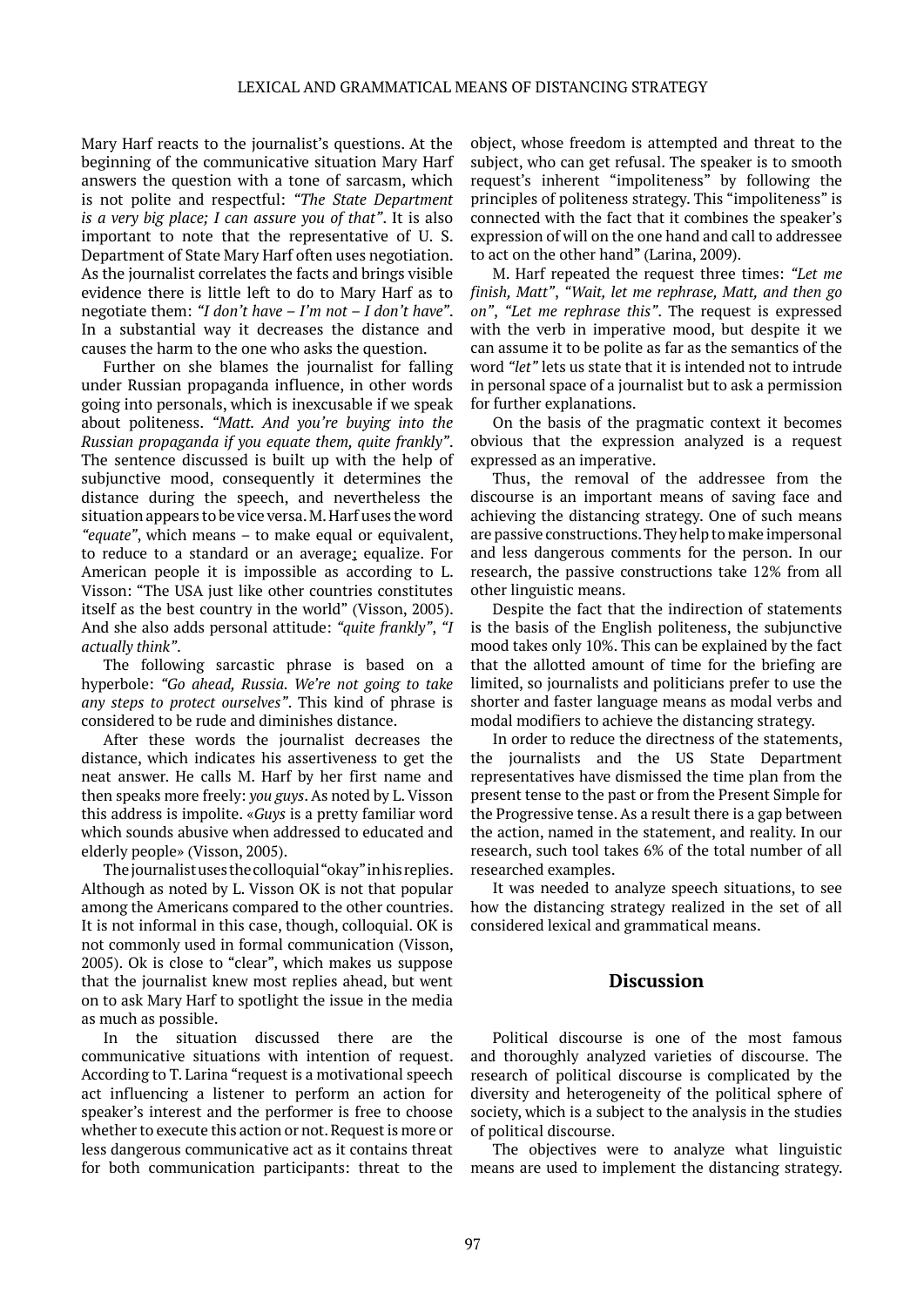The current study shows that the most common and effective linguistic means of distancing strategy realization were modal verbs, which made up 40% of all examples. A wide use of modal modifiers makes us conclude this means is effective too as it takes 32% of all examples. As a matter of fact, with the tense form structures in English so varied the time shift strategy is the least one used– 6% (see Figure 1).

The most frequent lexico-grammatical means were:

- **• modal verbs** (total 158 cases of usage) **should** (12%), **could** (15.8%), **would** (48.1%), **may** (1.8%), **can** (17%), **must** (0.5%), **might** (3.1%), **have to** (1.8%) (Figure 2)
- **• modal modifiers** (total 118 cases of usage) **think** (49.15%), **say** (0.85%), **wonder** (9.3%), **suppose** (0.85%), **believe** (3.39%), **be sure**  (1.7%), **be aware of** (1.7%), **guess** (3.39%), **well**  (13.56%), **perhaps** (0.85%), **probably** (5.08%),

#### **possibly** (0.85%), **specifically** (0.85%), **a little (bit) more** (4.24%), **maybe** (4.24%) (Figure 3)

As the figures show, the most popular lexicalgrammatical means of expressing intentions in the briefings under discussion were modal verbs **would**, **can**, **could** and **should**, and modal modifiers **think**, **well**, **wonder** and **probably**. The greater variety of verbal realization is observed in the second group. The results prove that the speakers mostly prefer to use the same language means (*would*, *think*) in order to stay on the safe side of the discussion and save face. These linguistic signs can be referred to as conventional clichés of expressing intentions.

One of the major functions of political communication is to regulate human behavior, the influence of partners on each other to achieve the planned results. In the texts of political speeches the speakers widely use both messages with ascertaining of general truth, and the messages containing private



*Figure 1.* Grammatical means of distancing strategy realization.



*Figure 2*. Comparative diagram of modal verbs usage in distancing strategy realization.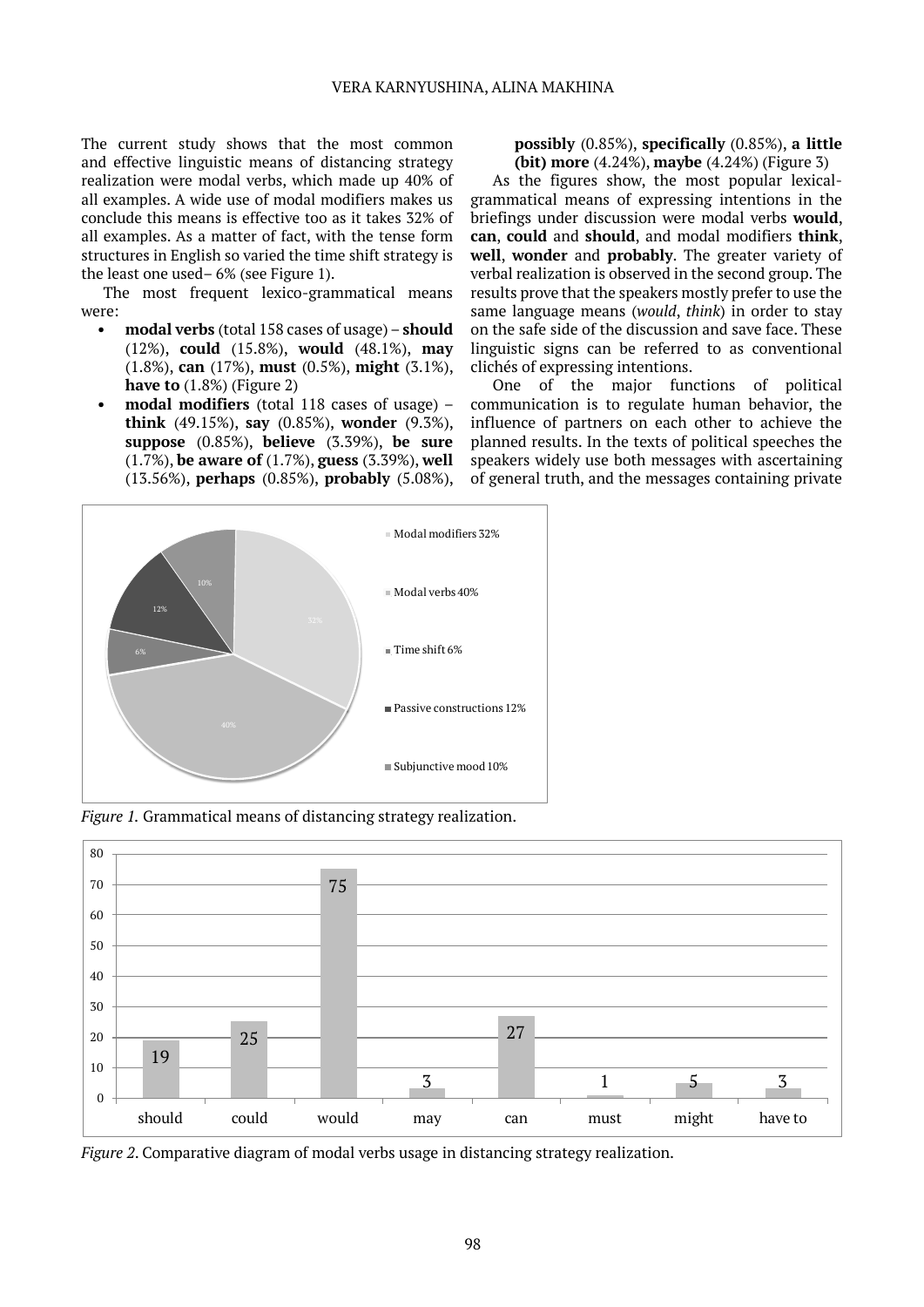#### LEXICAL AND GRAMMATICAL MEANS OF DISTANCING STRATEGY



*Figure 3.* Comparative diagram of modal verbs usage in distancing strategy realization.

information.

The choice of lexical units in political speeches is mainly determined by their pragmatic focus on the goals of persuasion and creating a positive image of a politician. Rhetorical questions and exclamations are also a common means of expressive syntax. Through such questions, the addressee is involved in the reasoning or experiences, becoming more active. In political texts there are modal verbs, euphemisms, and other stylistic tools of indirect assessment as the techniques of disguised, alternative representations of reality by means of indirect estimation.

Modality of political discourse – is an ideological aspect that simulate a particular reality. Considering the category of modality from the point of view of cognitive linguistics, it can be concluded that objective and subjective modalities are not opposed, but presuppose and determine each other. The world is not given to a person directly, it is created and interpreted by him. The ability of language to create illusions and to design a specific reality based on objective and subjective factors.

It is necessary to emphasize the dependence of 'the subjective' from 'the objective' and critical 'objective' for understanding 'the subjective'. So it is possible to figure out subjective and objective modality of political discourse.

# **Conclusion**

Studying verbal realization of distancing strategies in political discourse helps to explain how communicative intentions will be received by its targets and thus how it may succeed (or fail) as a form

of persuasion and influence. Moreover we may deduce the most effective verbal means that help to make communicative interaction successful in the field of politics. However, a study of this type also highlights ways in which a full understanding of distancing strategies in political discourse requires a broader research agenda. Future studies may need to examine other verbal strategies intended at persuasion via mass media or in the course of personal interaction, this work should include further distinguishing recipients perception and the consideration of some individual impact factors.

Summing it up the current study has demonstrated the importance of verbal realization of distancing strategies concerns and their effectiveness in the course of political discourse. Thus, the effectiveness of political discourse depends on how convincing the speaker was, whether he was able to impress upon the audience the necessity of certain actions and assessments, whether he prompted the audience to decisions and actions in the interests of the given political strength. Text modality is inherent to the whole text, separate statements are modal-painted so that the recipient is prepared to accept subjectivated values of the whole text. The centerpiece is the objective modality, which affects its subjective realization in the speech of the speaker. There is a forming process of the model of beliefs, the head of which – is the concept of objectivity.

In terms of possible cognitive deficits a politician simulates the reaction of the people both familiar and new, weird socio-political situation. For this purpose, the speaker resorts to the method of "objective statements", that is, his personal evaluation is presented as objectively-existing, necessary, possible or desirable state of affairs. Therefore, the objective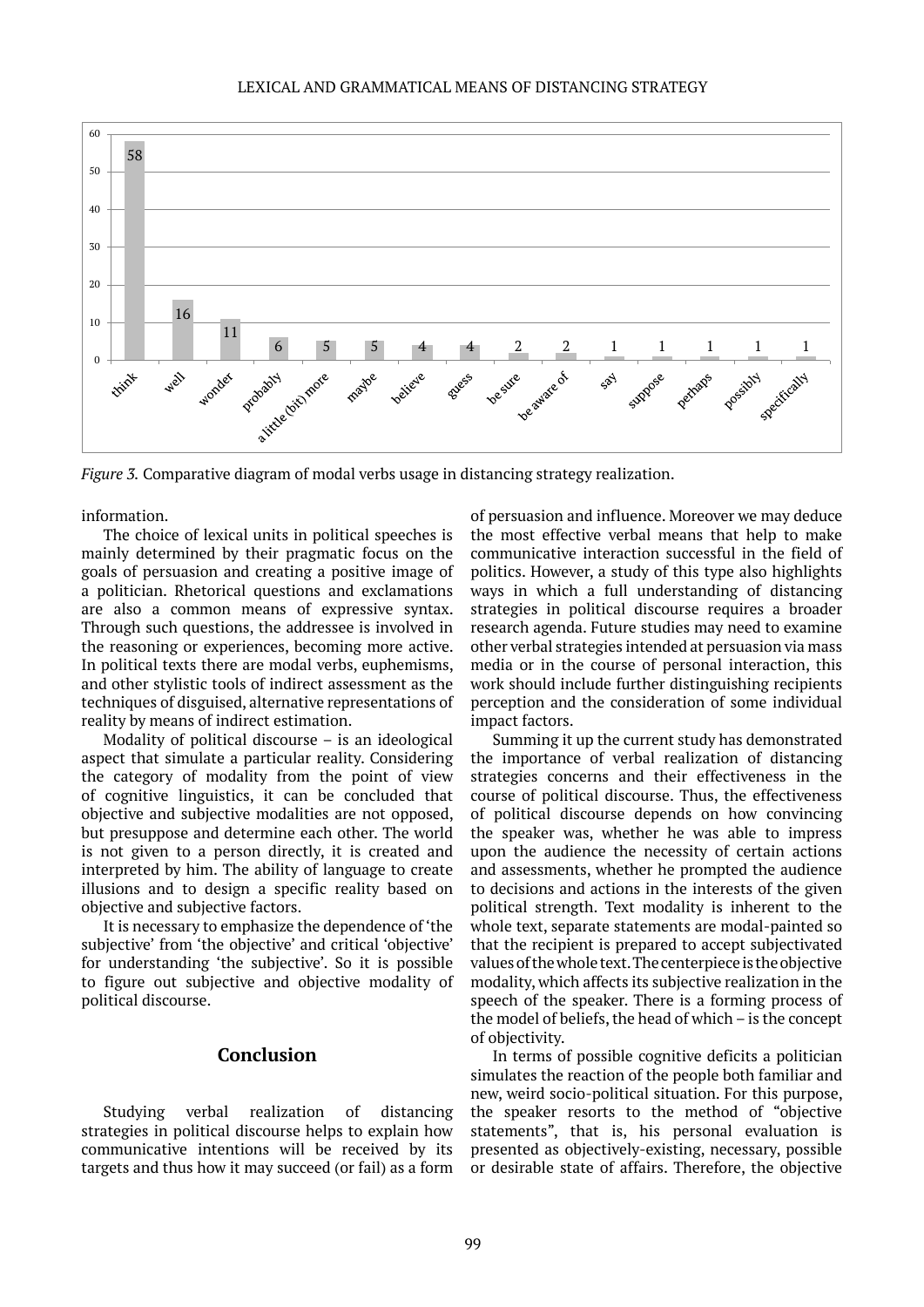modality can be defined as a tool of manipulative influence on people's minds.

### **References**

- Arutyunova, N. D. (1990). Pragmatika [Pragmatics]. In V. N. Jarceva (Ed.), *Lingvisticheskij jenciklopedicheskij slovar'* (pp. 389-390). Moscow, USSR: Sovetskaja jenciklopedija.
- Baranov, A. N. (1997). *Politicheskij diskurs: Proshhanie s ritualom* [Political discourse: A farewell to ritual]. Moscow, Russia: Prosveshhenie.
- Bazylev, V. N. (2007). *Politicheskij diskurs v Rossii* [Political discourse in Russia]. Moscow, Russia: Gos. IRYA im. А. S. Pushkina.
- Benvenist, E. (2007). *Obshhaya lingvistika* [General linguistics]. Moscow, Russia: Editorial URSS.
- Brown, P., & Levinson, S. D. (1978). *Universals in language usage: Politeness phenomena*. New York, NY: Cambridge University Press.
- Brown, P., & Levinson, S. D. (1987). *Politeness: Some universals in language usage*. Cambridge, UK: Cambridge University Press.
- Chudinov, A. P. (2001). *Rossiya v metaforicheskom zerkale: Kognitivnoe issledovanie politicheskoj metafory (1991-2000)* [Russia in a metaphorical mirror: Cognitive study of political metaphor (1991-2000)]. Ekaterinburg, Russia: Ural. gos. ped. un-t.
- Chudinov, A. P. (2008). *Politicheskaja lingvistika* [Political linguistics]. Moscow, Russia: Flinta, Nauka.
- Glushak, V. M. (2009). *Rechevoe povedenie kommunikantov v situacijah povsednevnogo obshhenija* [Speech behavior of communicants in everyday situations]. Novosibirsk, Russia: CRNS.
- Goffman, E. (1967). *Interaction ritual: Essay on face to face behavior*. Garden City, New York: Anchor Books.
- Goldsmith, D. J., & MacGeorge, E. L. (2000). *The impact of politeness and relationship on perceived quality of advice*. Cambridge, UK: Cambridge University Press.
- Grice, P. (1991). *Studies in the way of words*. Cambridge, MA: Harvard University Press.
- Grushevskaya, T. M. (2002). *Politicheskij gazetnyj diskurs* [Political news discourse] (Unpublished doctoral dissertation). Kuban State University, Krasnodar, Russia.
- Holmes, J. (1995). *Women, men, and politeness.* London, UK: Longman.
- Holmes, J., & Stubbe, M. (2014). *Power and politeness*

*in the workplace: A sociolinguistic analysis of talk at work.* Abingdon, UK: Routledge.

- Karnyushina, V. V. (2010). Kommunikativnye funkcii jetiketnyh klishirovannyh formul vyrazhenija pros'by v processe anglo-russkoj mezhkul'turnoj kommunikacii [Communicative functions of etiquette clichéd formulas expressing a request in the process of English-Russian intercultural communication]. In V. M. Glushak (Ed.), *Inostrannye jazyki segodnja* – *2010: Tendencii i perspektivy v rossijskom obrazovanii* (pp. 24–27). Surgut, Russia: Vinchera.
- Konetskaya, V. P. (1997). *Sotsiologiya kommunikatsij*  [Sociology of communications]. Moscow, Russia: Mezhdunarodnyj universitet biznesa i upravleniya.
- Kress, G. R. (1985). *Linguistic processes in sociocultural practice*. Victoria, Australia: Deakin University.
- Lakoff, R. (1975). *Language and woman's place.* New York, NY: Harper and Row.
- Larina, T. V. (2003). Vezhlivost' kak predmet lingvisticheskogo izuchenija [Politeness as a subject of linguistic study]. In I. A. Sternin (Ed.), *Kommunikativnoe povedenie* (pp. 10–22). Voronezh, Russia: Istoki.
- Larina, T. V. (2009). *Kategorija vezhlivosti i stil' kommunikacii: Sopostavlenie anglijskih i russkih lingvokul'turnyh tradicij* [Category of politeness and communication style: A comparison of English and Russian linguocultural traditions]. Moscow, Russia: Rukopisnye pamjatniki Drevnej Rusi.
- Makarov, M. L. (2003). *Osnovy teorii diskursa* [Fundamentals of the theory of discourse]. Moscow, Russia: Gnozis.
- Mikhalskaya, A. K. (1999, December 3). O rechevom povedenii politikov [On the verbal behavior of politicians]. *Nezavisimaya Gazeta*. Retrieved from http://www.ng.ru/ideas/1999-12-03/8 politics. html
- Mikhalyova, O. L. (2008). *Politicheskij diskurs: Spetsifika mаnipulyativnogo vozdejstviya* [Political discourse: Specific manipulative influence]. Moscow, Russia: Editorial URSS.
- Parshin, P. B. (1986). Lingvisticheskie metody v kontseptual'noj rekonstruktsii [Linguistic methods in conceptual reconstruction]. In *Sistemnye issledovanija* (pp. 398-425). Moscow, USSR: Izd-vo Mosk. gumanit. un-ta.
- Rehbock, H. (2001). *Einführung in die Gesprächsanalyse* [Introduction to conversation analysis]. Berlin, Germany: Harnsberd Lindemann.
- Rusakova, O. F. (2004). Diskurs, politicheskij diskurs, politicheskaja diskursologija [Discourse, political discourse, political discourse studies]. In O. F. Rusakova (Ed.), *Mnogoobrazie politicheskogo*